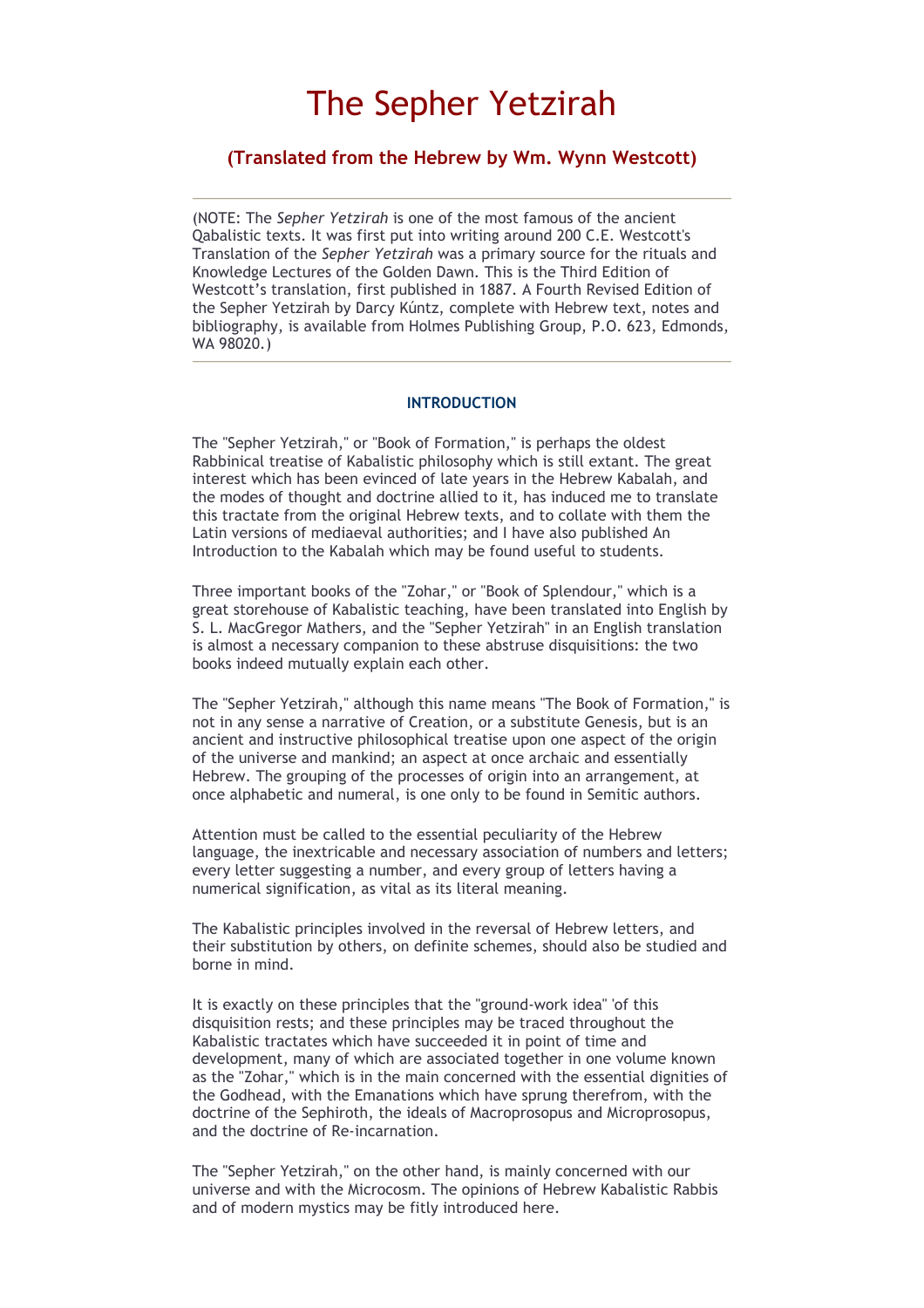The following interesting quotation is from Rabbi Moses Botarel, who wrote his famous Commentary in 1409:--"It was Abraham our Father--blessed be he--who wrote this book to condemn the doctrine of the sages of his time, who were incredulous of the supreme dogma of the Unity. At least, this was the opinion of Rabbi Saadiah--blessed be he--as written in the first chapter of his book The Philosopher's Stone. These are his words: The sages of Babylon attacked Abraham on account of his faith; for they were all against him although themselves separable into three sects. The First thought that the Universe was subject to the control of two opposing forces, the one existing but to destroy the other, this is dualism; they held that there was nothing in common between the author of evil and the author of good. The Second sect admitted Three great Powers; two of them as in the first case, and a third Power whose function was to decide between the two others, a supreme arbitrator. The Third sect recognised no god beside the Sun, in which it recognised the sole principle of existence."

Rabbi Judah Ha Lévi (who flourished about 1120), in his critical description of this treatise, wrote: "The Sepher Yetzirah teaches us the existence of a Single Divine Power by shewing us that in the bosom of variety and multiplicity there is a Unity and Harmony, and that such universal concord could only arise from the rule of a Supreme Unity."

According to Isaac Myer, in his Quabbalah (p. 159), the "Sepher Yetzirah" was referred to in the writings of Ibn Gebirol of Cordova, commonly called Avicebron, who died in A.D. 1070.

Eliphas Levi, the famous French Occultist, thus wrote of the "Sepher Yetzirah," in his Histoire de la Magie, p. 54: "The Zohar is a Genesis of illumination, the Sepher Jezirah is a ladder formed of truths. Therein are explained the thirty-two absolute signs of sounds, numbers and letters: each letter reproduces a number, an idea and a form; so that mathematics are capable of application to ideas and to forms not less rigorously than to numbers, by exact proportion and perfect correspondence. By the science of the Sepher Jezirah the human spirit is fixed to truth, and in reason, and is able to take account of the possible development of intelligence by the evolutions of numbers. The Zohar represents absolute truth, and the Sepher Jezirah provides the means by which we may seize, appropriate and make use of it."

Upon another page Eliphas Lévi writes: "The Sepher Jezirah and the Apocalypse are the masterpieces of Occultism; they contain more wisdom than words; their expression is as figurative as poetry, and at the same time it is as exact as mathematics.

In the volume entitled La Kabbale by the eminent French scholar, Adolphe Franck, there is a chapter on the "Sepher Yetzirah." He writes as follows:--

"The Book of Formation contains, I will not say system of physics, but of cosmology such as could be conceived at an age and in a country where the habit of explaining all phenomena by the immediate action of the First Cause, tended to check the spirit of observation, and where in consequence certain general and superficial relations perceived in the natural world passed for the science of Nature."…"Its form is simple and grave; there is nothing like a demonstration nor an argument; but it consists rather of a series of aphorisms, regularly grouped, and which have all the conciseness of the most ancient oracles."

In his analysis of the "Sepher Yetzirah," he adds:--"The Book of Formation, even if it be not very voluminous, and if it do not altogether raise us to very elevated regions of thought, yet offers us at least a composition which is very homogeneous and of a rare originality. The clouds which the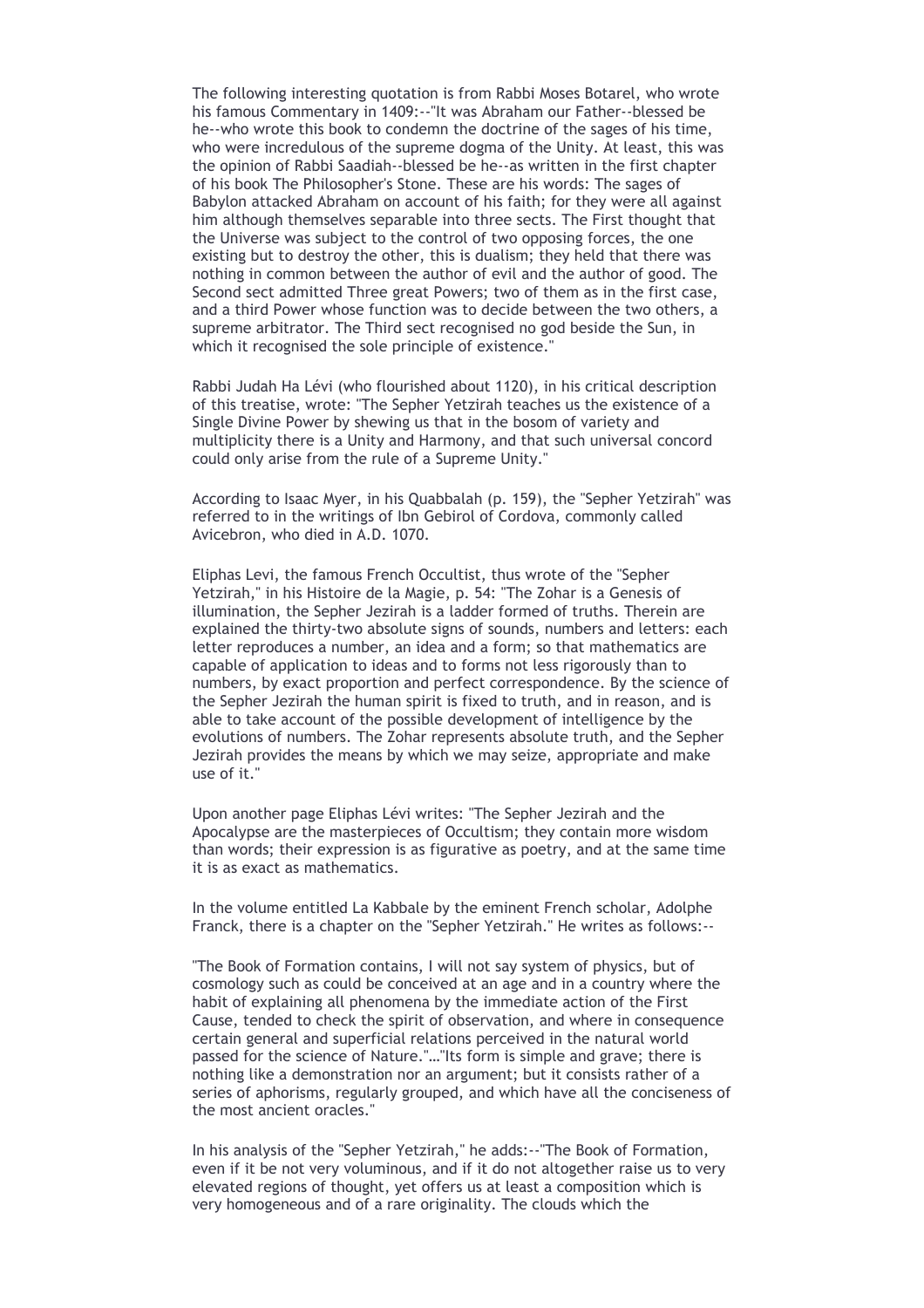imagination of commentators have gathered around it, will be dissipated, if we look for, in it, not mysteries of ineffable wisdom, but an attempt at a reasonable doctrine, made when reason arose, an effort to grasp the plan of the universe, and to secure the link which binds to one common principle, all the elements which are around us."

"The last word of this system is the substitution of the absolute divine Unity for every idea of Dualism, for that pagan philosophy which saw in matter an eternal substance whose laws were not in accord with Divine Will; and for the Biblical doctrine, which by its idea of Creation, postulates two things, the Universe and God, as two substances absolutely distinct one from the other.

"In fact, in the 'Sepher Yetzirah,' God considered as the Infinite and consequently the indefinable Being, extended throughout all things by his power and existence, is while above, yet not outside of numbers, sounds and letters--the principles and general laws which we recognise."

"Every element has its source from a higher form, and all things have their common origin from the Word (Logos), the Holy Spirit…. So God is at once, in the highest sense, both the matter and the form of the universe. Yet He is not only that form; for nothing can or does exist outside of Himself; His substance is the foundation of all, and all things bear His imprint and are symbols of His intelligence."

Hebrew tradition assigns the doctrines of the oldest portions of the "Zohar" to a date antecedent to the building of the Second Temple, but Rabbi Simeon ben Jochai, who lived in the reign of the Emperor Titus, A.D. 70-80, is considered to have been the first to commit these to writing, and Rabbi Moses de Leon, of Guadalaxara, in Spain, who died in 1305, certainly reproduced and published the "Zohar."

Ginsburg, speaking of the Zoharic doctrines of the Ain Suph, says that they were unknown until the thirteenth century, but he does not deny the great antiquity of the "Sepher Yetzirah," in which it will be noticed the "Ain Suph Aur" and "Ain Suph" are not mentioned.I suggest, however, that this omission is no proof that the doctrines of "Ain Suph Aur" and "Ain Suph" did not then exist, because it is a reasonable supposition that the "Sepher Yetzirah" was the volume assigned to the Yetziratic World, the third of the four Kabalistic Worlds of Emanation, while the "Asch Metzareph" is concerned with the Assiatic, fourth, or lowest World of Shells, and is on the face of it an alchemical treatise; and again the "Siphra Dtzenioutha" may be fittingly considered to be an Aziluthic work, treating of the Emanations of Deity alone; and there was doubtless a fourth work assigned to the World of Briah- -the second type, but I have not been able to identify this treatise. Both the Babylonian and the Jerusalem Talmuds refer to the "Sepher Yetzirah." Their treatise, named "Sanhedrin," certainly mentions the "Book of Formation," and another similar work; and Rashi in his commentary on the treatise "Erubin," considers this a reliable historical notice.Other historical notices are those of Saadya Gaon, who died A.D. 940, and Judah Ha Levi, A.D. 1150; both these Hebrew classics speak of it as a very ancient work. Some modern critics have attributed the authorship to the Rabbi Akiba, who lived in the time of the Emperor Hadrian, A.D. 120, and lost his life in supporting the claims of Barchocheba, a false messiah: others suggest it was first written about A.D. 200.

Graetz however assigns it to early Gnostic times, third or fourth century, and Zunz speaks of it as post Talmudical, and belonging to the Geonim period 700-800 A.D.; Rubinsohn, in the Bibliotheca Sacra, speaks of this latter idea as having no real basis.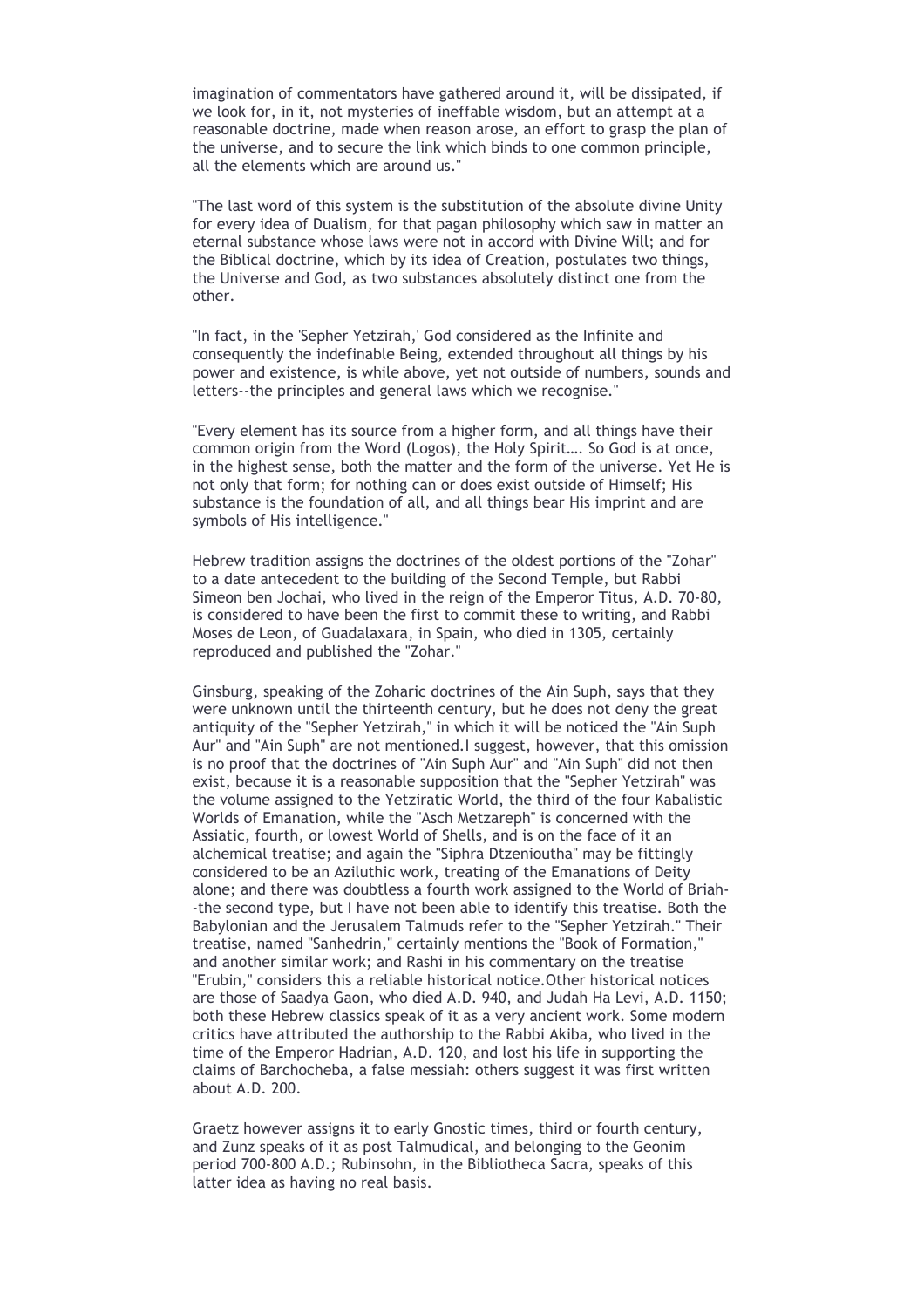The Talmuds were first collected into a concrete whole, and printed in Venice, 1520 A.D.

The "Zohar" was first printed in Mantua in 1558; again in Cremona, 1560; and at Lublin, 1623; and a fourth edition by Knorr von Rosenroth, at Sulzbach in 1684. Some parts are not very ancient, because the Crusades are mentioned in one chapter. Six extant Hebrew editions of the "Sepher Yetzirah" were collected and printed at Lemberg in 1680. The oldest of these six recensions was that of Saadjah Gaon (by some critics called spurious).There are still extant three Latin versions, viz., that of Gulielmus Postellus; one by Johann Pistorius; and a third by Joannes Stephanus Rittangelius; this latter gives both Hebrew and Latin versions, and also "The Thirty-Two Paths" as a supplement.

There is a German translation, by Johann Friedrich von Meyer, dated 1830; a version by Isidor Kalisch, in which he has reproduced many of the valuable annotations of Meyer; an edition in French by Papus, 1888; an edition in French by Mayer Lambert, 1891, with the Arabic Commentary of Saadya Gaon; and an English edition by Peter Davidson, 1896, to which are added "The Fifty Gates of Intelligence" and "The Thirty-Two Ways of Wisdom." The edition which I now offer is fundamentally that of the ancient Hebrew codices translated into English, and collated with the Latin versions of Pistorius, Postellus, and Rittangelius, following the latter, rather than the former commentators. As to the authenticity of "The Sepher Yetzirah," students may refer to the Bibliotheca magna Rabbinica of Bartoloccio de Cellerio, Rome, 1678-1692; to Basnage, History of the Jews, 1708; and to The Doctrine and Literature of the Kabalah, by A. B. Waite, 1902.The following copies of the "Sepher Yetzirah" in Hebrew, I have also examined, but only in a superficial manner:--

1. A Version by Saadiah, Ab. ben David, and three others, Mantua, 1562, 4to.

2. A Version with the commentary of Rabbi Abraham F. Dior, Amsterdam, 1642, 4to.

3. A Version with preface by M. ben J. Chagiz, Amsterdam, 1713, 16mo.4. A Version, Constantinople, 1719, 8vo.

5. " " Zolkiew, 1745, 4to.

6. " " by Moses ben Jacob, Zozec, 1779, 4to.

7. " " Grodno, 1806, 4to.

8. " " Dyhernfurth, 1812, 8vo.

9. " " Salonica, 1831, 8vo.

10. A MS. copy dated 1719, in the British Museum.

I add here the full titles of the three Latin versions; they are all to be found in the British Museum Library.

"Abrahami Patriarchae Liber Jezirah sive Formationis Mundi, Patribus quidem Abrahami tempora praecedentibus revelatus, sed ab ipso etiam Abrahamo expositus Isaaco, et per pro prophetarum manus posteritati conservatus, ipsis autem 72 Mosis auditoribus in secundo divinae veritatis loco, hoc est in ratione, quoe est posterior authoritate, habitus." Parisiis, 1552. Gulielmus Postellus."Id est Liber Jezirah, qui Abrahamo, Patriarchae adscribitur, una cum Commentario Rabbi Abraham F.D. super 32 semitis Sapientiae, a quibus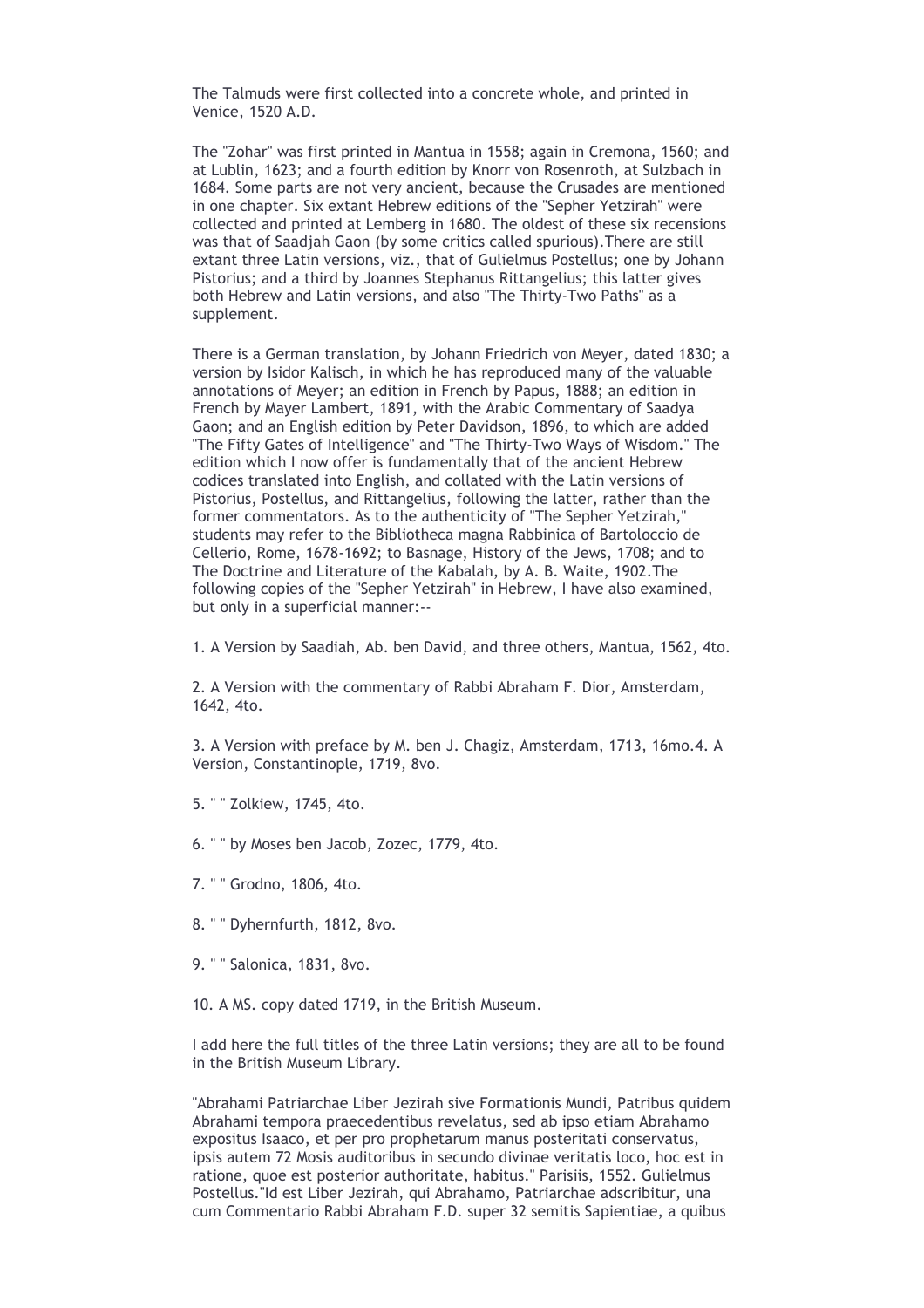Liber Jezirah incipit: Translatus et notis illustratus a Joanne Stephano Rittangelio, Ling. Orient. in Elect. Acad. Regiomontana Prof. Extraord," Amstelodami, 1642.In Tomas Primus of "Artis Cabalisticae hoc est reconditae theologiae et philosophiae scriptorum." Basileae 1587, is found "Liber de Creatione Cabalistinis, Hebraice Sepher Jezira; Authore Abrahamo. Successive filiis ore traditus. Hinc jam rebus Israel inclinatis ne deficeret per sapientes Hierusalem arcanis et profundissimis sensibus literis commendatus." Johannes Pistorius.

The "Sepher Yetzirah" consists of six chapters, having 33 paragraphs distributed among them, in this manner: the first has 12, then follow 5, 5, 4, 3, and 4.

Yet in some versions the paragraphs and subject-matter are found in a different arrangement. The oldest title has, as an addition, the words, "The Letters of our Father Abraham" or "ascribed to the patriarch Abraham," and it is spoken of as such by many mediaeval authorities: but this origin is doubtless fabulous, although perhaps not more improbable than the supposed authorship of the "Book of Enoch," mentioned by St. Jude, of which two MSS. copies in the Ethiopic language were rescued from the wilds of Abyssinia in 1773 by the great traveller James Bruce. In essence this work was, doubtless, the crystallisation of centuries of tradition, by one writer, and it has been added to from time to time, by later authors, who have also revised it. Some of the additions, which were rejected even by mediaeval students, I have not incorporated with the text at all, and I present in this volume only the undoubted kernel of this occult nut, upon which many great authorities, Hebrew, German, Jesuit and others, have written long Commentaries, and yet have failed to explain satisfactorily. I find Kalisch, speaking of these Commentaries, says, "they contain nothing but a medley of arbitrary explanations, and sophistical distortions of scriptural verses, astrological notions, Oriental superstitions, a metaphysical jargon, a poor knowledge of physics, and not a correct elucidation of this ancient book." Kalisch, however, was not an occultist; these commentaries are, however, so extensive as to demand years of study, and I feel no hesitation in confessing that my researches into them have been but superficial. For convenience of study I have placed the Notes in a separate form at the end of the work, and I have made a short definition of the subject-matter of each chapter. The substance of this little volume was read as Lecture before "The Hermetic Society of London," in the summer of 1886, Dr. Anna Kingsford, President, in the chair. Some of the Notes were the explanations given verbally, and subsequently in writing, to members of the Society who asked for information upon abstruse points in the "Sepher," and for collateral doctrines; others, of later date, are answers which have been given to students of Theosophy and Hermetic philosophy, and to my pupils of the Study Groups of the Rosicrucian Society of England.

## SEPHER YETZIRAH

## **The Book of Formation**

## **CHAPTER I**

Section 1. In thirty-two (1) mysterious Paths of Wisdom did Jah, (2) the Jehovah of hosts, (3) the God of Israel, (4) the Living Elohim, (5) the King of ages, the merciful and gracious God, (6) the Exalted One, the Dweller in eternity, most high and holy--engrave his name by the three Sepharim (7) -- Numbers, Letters, and Sounds.(8)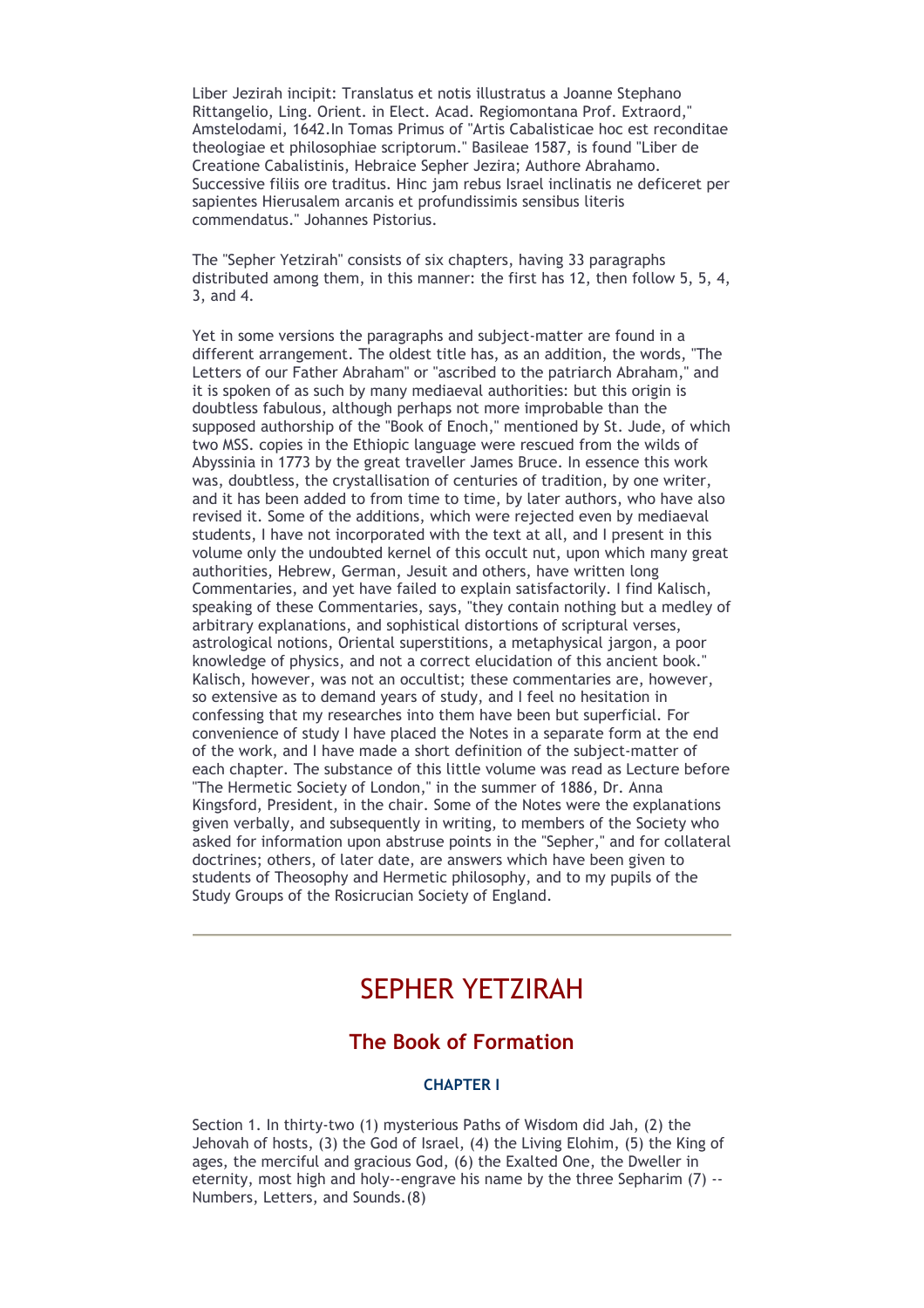2. Ten are the ineffable Sephiroth. (9) Twenty-two are the Letters, the Foundation of all things; there are Three Mothers, Seven Double and Twelve (10) Simple letters.

3. The ineffable Sephiroth are Ten, as are the Numbers; and as there are in man five fingers over against five, so over them is established a covenant of strength, by word of mouth, and by the circumcision of the flesh. (11)

4. Ten is the number of the ineffable Sephiroth, ten and not nine, ten and not eleven. Understand this wisdom, and be wise by the perception. Search out concerning it, restore the Word to its creator, and replace Him who formed it upon his throne. (12)

5. The Ten ineffable Sephiroth have ten vast regions bound unto them; boundless in origin and having no ending; an abyss (13) of good and of ill; measureless height and depth; boundless to the East and the West; boundless to the North and South; (14) and the Lord the only God, (15) the Faithful King rules all these from his holy seat, (16) for ever and ever.

6. The Ten ineffable Sephiroth have the appearance of the Lightning flash, (17) their origin is unseen and no end is perceived. The Word is in them as they rush forth and as they return, they speak as from the whirl-wind, and returning fall prostrate in adoration before the Throne.

7. The Ten ineffable Sephiroth, whose ending is even as their origin, are like as a flame arising from a burning coal. For God (18) is superlative in his Unity, there is none equal unto Him: what number canst thou place before One.

8. Ten are the ineffable Sephiroth; seal up thy lips lest thou speak of them, and guard thy heart as thou considerest them; and if thy mind escape from thee bring it back to thy control; even as it was said, "running and returning" (the living creatures ran and returned) (19) and hence was the Covenant made.

9. The ineffable Sephiroth give forth the Ten numbers. First; the Spirit of the God of the living; (20) Blessed and more than blessed be the Living God (21) of ages. The Voice, the Spirit, and the Word, (22) these are the Holy Spirit.

10. Second; from the Spirit He produced Air, and formed in it twenty-two sounds--the letters; three are mothers, seven are double, and twelve are simple; but the Spirit is first and above these. Third; from the Air He formed the Waters, and from the formless and void (23) made mire and clay, and designed surfaces upon them, and hewed recesses in them, and formed the strong material foundation. Fourth; from the Water He formed Fire (24) and made for Himself a Throne of Glory with Auphanim, Seraphim and Kerubim, (25) as his ministering angels; and with these three (26) he completed his dwelling, as it is written, "Who maketh his angels spirits and his ministers a flaming fire." (27)

11. He selected three letters from among the simple ones and sealed them and formed them into a Great Name, I H V, (28) and with this He sealed the universe in six directions.

Fifth; He looked above, and sealed the Height with I H V.

Sixth; He looked below, and sealed the Depth with I V H.

Seventh; He looked forward, and sealed the East with H I V.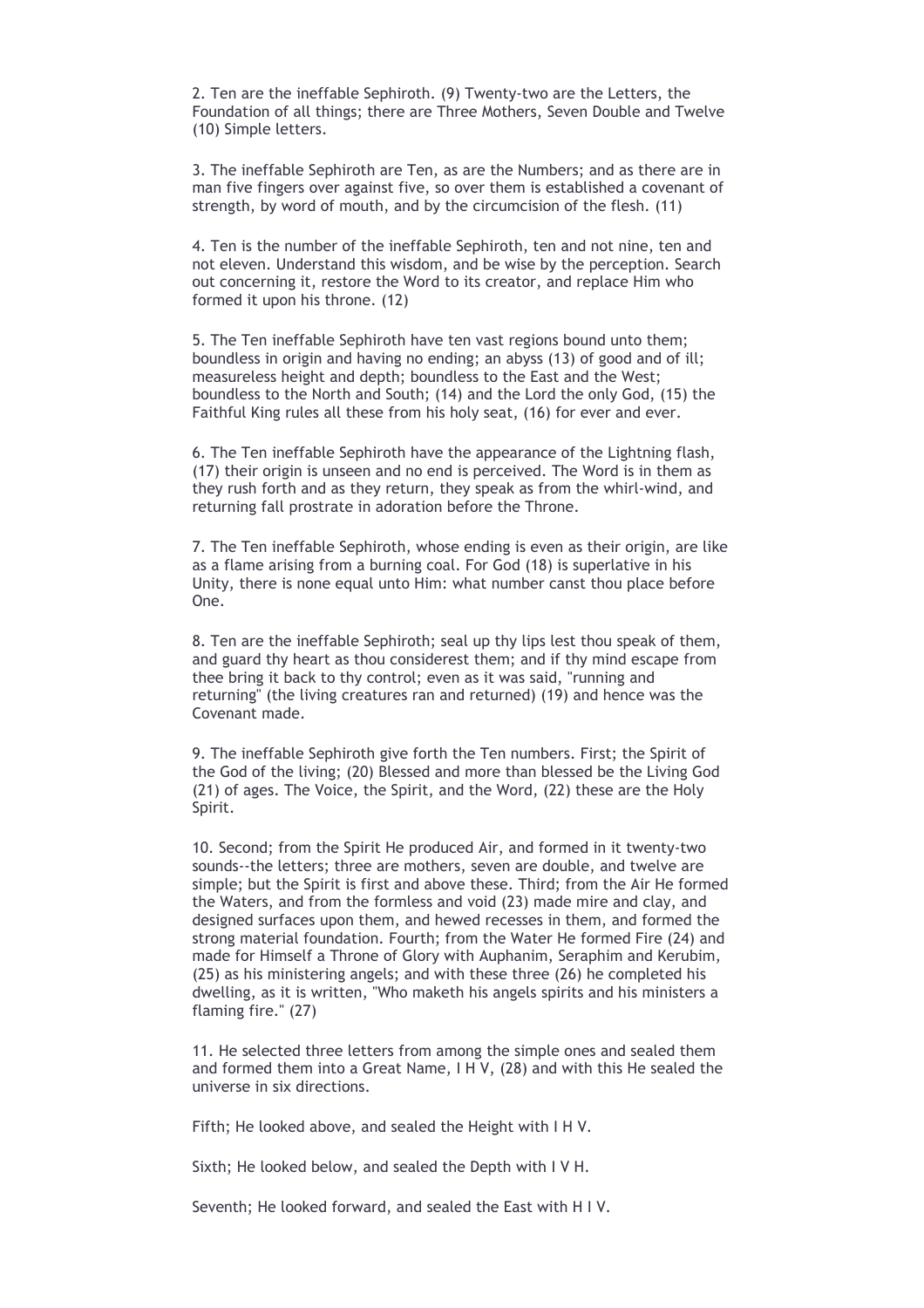Eighth; He looked backward, and sealed the West with H V I.

Ninth; He looked to the right, and sealed the South with V I H.

Tenth; He looked to the left, and sealed the North with V H I.

12. Behold! From the Ten ineffable Sephiroth do, proceed--the One Spirit of the Gods of the living, Air, Water, Fire; and also Height, Depth, East, West, South and North. (29)

#### **CHAPTER II**

Section 1. The twenty-two sounds and letters are the Foundation of all things. Three mothers, seven doubles and twelve simples. The Three Mothers are Aleph, Mem and Shin, they are Air, Water and Fire Water is silent, Fire is sibilant, and Air derived from the Spirit is as the tongue of a balance standing between these contraries which are in equilibrium, reconciling and mediating between them.

2. He hath formed, weighed, and composed with these twenty-two letters every created thing, and the form of everything which shall hereafter be.

3. These twenty-two sounds or letters are formed by the voice, impressed on the air, and audibly modified in five places; in the throat, in the mouth, by the tongue, through the teeth, and by the lips. (31)

4. These twenty-two letters, which are the foundation of all things, He arranged as upon a sphere with two hundred and thirty-one gates, and the sphere may be rotated forward or backward, whether for good or for evil; from the good comes true pleasure, from evil nought but torment.

5. For He shewed the combination of these letters, each with the other; Aleph with all, and all with Aleph; Beth with all, and all with Beth. Thus in combining all together in pairs are produced the two hundred and thirty-one gates of knowledge. (32)

6. And from the non-existent (33) He made Something; and all forms of speech and everything that has been produced; from the empty void He made the material world, and from the inert earth He brought forth everything that hath life. He hewed, as it were, vast columns out of the intangible air, and by the power of His Name made every creature and everything that is; and the production of all things from the twenty-two letters is the proof that they are all but parts of one living body. (34)

#### **CHAPTER III**

Section 1. The Foundation of all the other sounds and letters is provided by the Three Mothers, Aleph, Mem and Shin; they resemble a Balance, on the one hand the guilty, on the other hand the purified, and Aleph the Air is like the Tongue of a Balance standing between them. (35)

2. The Three Mothers, Aleph, Mem and Shin, are a great Mystery, very admirable and most recondite, and sealed as with six rings; and from them proceed Air, Fire, and Water, which divide into active and passive forces. The Three Mothers, Aleph, Mem and Shin, are the Foundation, from them spring three Fathers, and from these have proceeded all things that are in the world.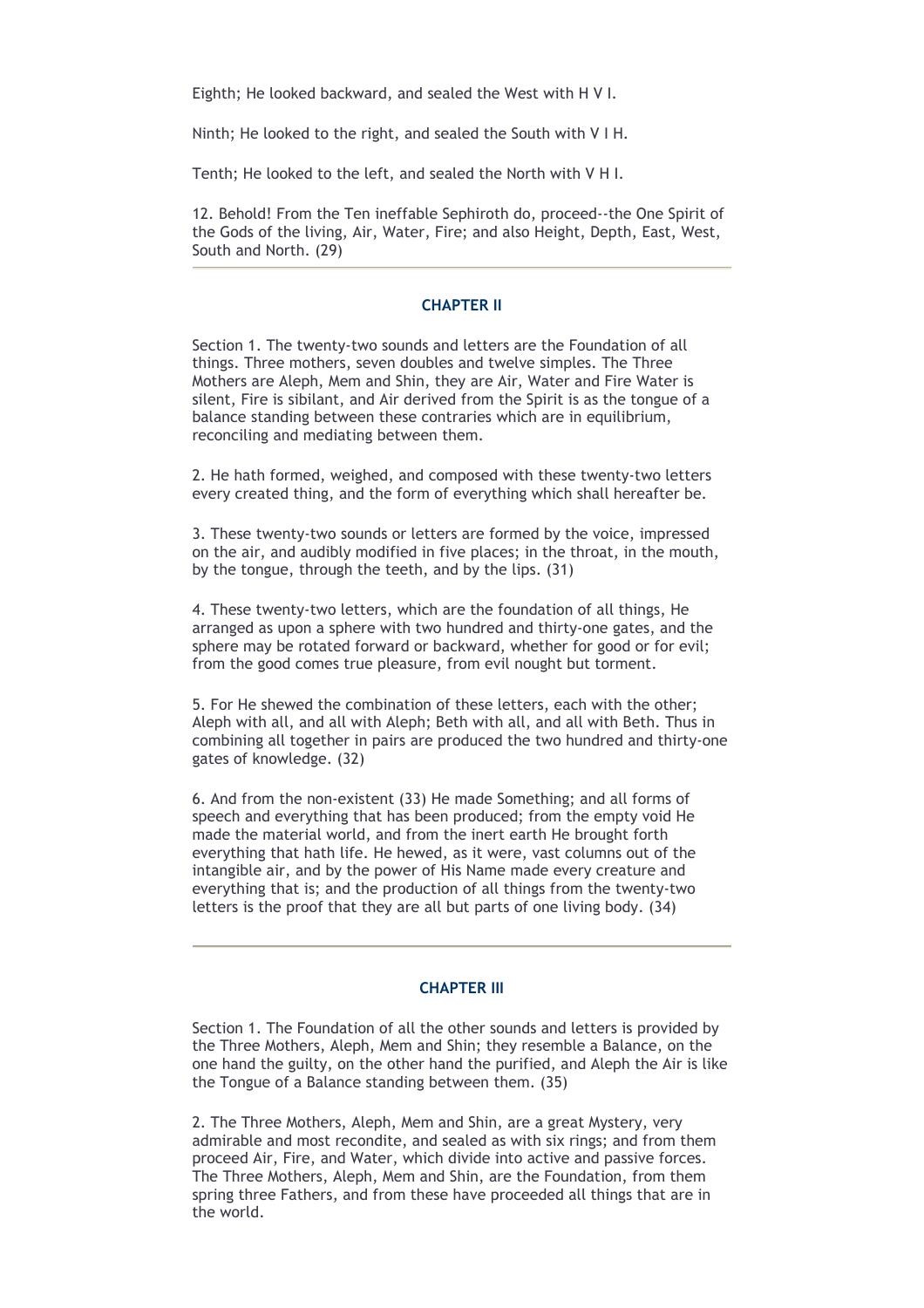3. The Three Mothers in the world are Aleph, Mem and Shin: the heavens (36) were produced (37) from Fire; the earth from the Water; and the Air from the Spirit is as a reconciler between the Fire and the Water.

4. The Three Mothers, Aleph, Mem and Shin, Fire, Water and Air, are shown in the Year: from the fire came heat, from the waters came cold, and from the air was produced the temperate state, again a mediator between them. The Three Mothers, Aleph, Mem and Shin, Fire, Water and Air, are found in Man: from the fire was formed the head; from the water the belly; and from the air was formed the chest, again placed as a mediator between the others.

5. These Three Mothers did He produce and design, and combined them; and He sealed them as the three mothers in the Universe, in the Year and in Man--both male and female. He caused the letter Aleph to reign in Air and crowned it, and combining it with the others He sealed it, as Air in the World, as the temperate (climate) of the Year, and as the breath in the chest (the lungs for breathing air) in Man: the male with Aleph, Mem, Shin, the female with Shin, Mem, Aleph. He caused the letter Mem to reign in Water, crowned it, and combining it with the others formed the earth in the world, cold in the year, and the belly in man, male and female, the former with Mem, Aleph, Shin, the latter with Mem, Shin, Aleph. He caused Shin to reign in Fire, and crowned it, and combining it with the others sealed with it the heavens in the universe, heat in the year and the head in man, male and female. (38)

#### **CHAPTER IV**

Section 1. The Seven double letters, Beth, Gimel, Daleth, Kaph, Peh, Resh, and Tau have each two sounds associated with them. They are referred to Life, Peace, Wisdom, Riches, Grace, Fertility and Power. The two sounds of each letter are the hard and the soft--the aspirated and the softened. They are called Double, because each letter presents a contrast or permutation; thus Life and Death; Peace and War; Wisdom and Folly; Riches and Poverty; Grace and Indignation; Fertility and Solitude; Power and Servitude.

2. These Seven Double Letters point out seven localities; Above, Below, East, West, North, South, and the Palace of Holiness in the midst of them sustaining all things.

3. These Seven Double Letters He designed, produced, and combined, and formed with them the Planets of this World, the Days of the Week, and the Gates of the soul (the orifices of perception) in Man. From these Seven He bath produced the Seven Heavens, the Seven Earths, the Seven Sabbaths: for this cause He has loved and blessed the number Seven more than all things under Heaven (His Throne).

4. Two Letters produce two houses; three form six; four form twenty-four; five form one hundred and twenty; six form seven hundred and twenty; (39) seven form five thousand and forty; and beyond this their numbers increase so that the mouth can hardly utter them, nor the ear hear the number of them. So now, behold the Stars of our World, the Planets which are Seven; the Sun, Venus, Mercury, Moon, Saturn, Jupiter and Mars. The Seven are also the Seven Days of Creation; and the Seven Gateways of the Soul of Man--the two eyes, the two ears, the mouth and the two nostrils. So with the Seven are formed the seven heavens, (41) the seven earths, and the seven periods of time; and so has He preferred the number Seven above all things under His Heaven. (42)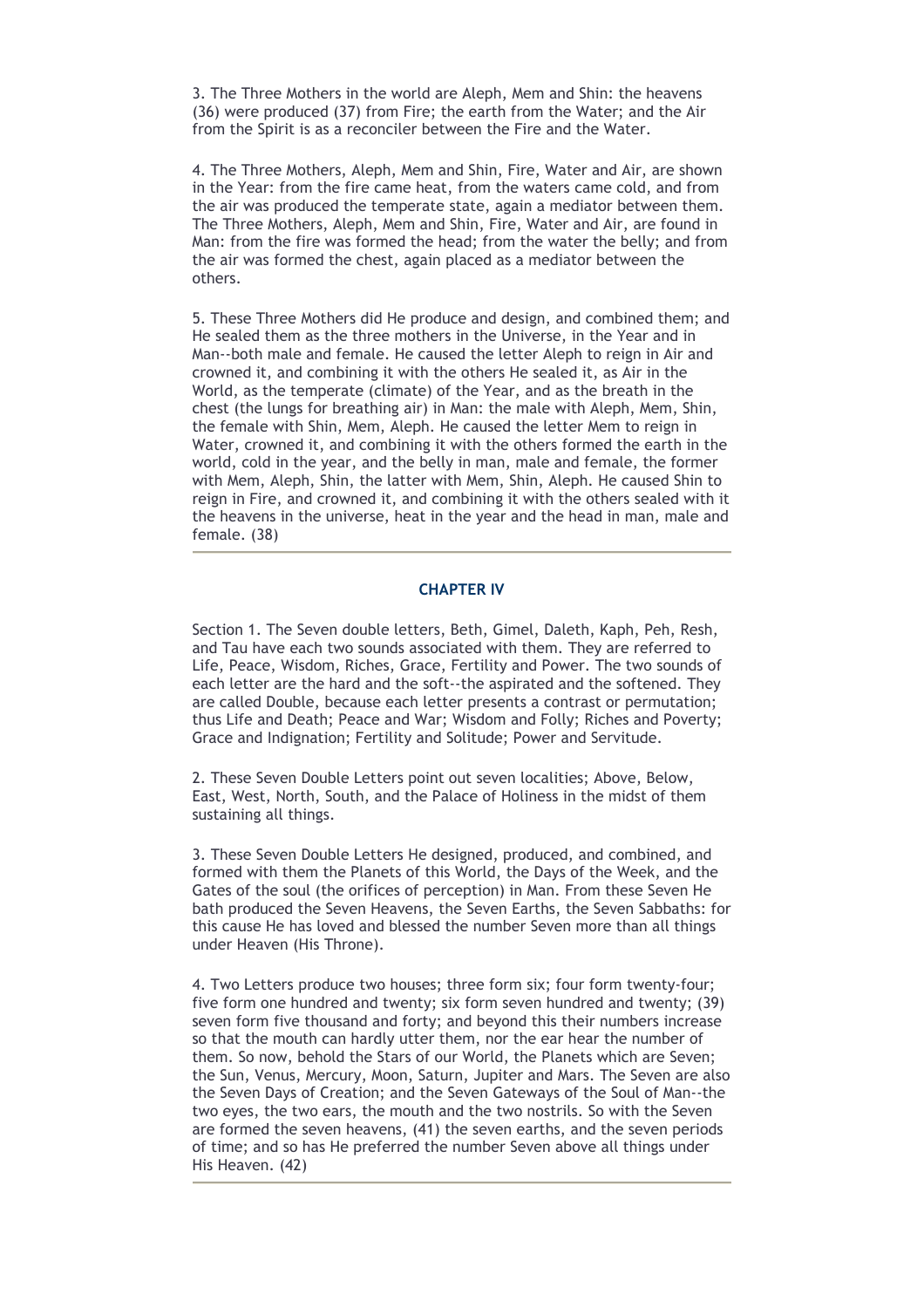#### **Supplement to Chapter IV**

NOTE.--This is one of several modern illustrations of the allotment of the Seven Letters; it is not found in the ancient copies of the "Sepher Yetzirah."

He produced Beth, and referred it to Wisdom ; He crowned it, combined and formed with it the Moon in the Universe, the first day of the week, and the right eye of man.

He produced Gimel, and referred it to Health; He crowned it, combined and joined with it Mars in the Universe, the second day of the week, and the right ear of man.

He produced Daleth, and referred it to Fertility; He crowned it, combined and formed with it the Sun in the Universe, the third day of the week, and the right nostril of man.

He produced Kaph, and referred it to Life; He crowned it, combined and formed with it Venus in the Universe, the fourth day of the week, and the left eye of man.

He produced Peh, and referred it to Power; He crowned it, combined and formed with it Mercury in the Universe, the fifth day of the week, and the left ear of man.

He produced Resh, and referred it to Peace; He crowned it, combined and formed with it Saturn in the Universe, the sixth day of the week, and the left nostril of man.

He produced Tau, and referred it to Beauty; He crowned it, combined and formed with it Jupiter in the Universe, the Seventh Day of the week, and the mouth of man.

By these Seven letters were also made seven worlds, seven heavens, seven earths, seven seas, seven rivers, seven deserts, seven days, seven weeks from Passover to Pentecost, and every seventh year a Jubilee.

Mayer Lambert gives:--Beth to Saturn and the Hebrew Sabbath--that is Saturday; Gimel to Jupiter and Sunday; Daleth to Mars and Monday; Kaph to the Sun and Tuesday; Peh to Venus and Wednesday; Resh to Mercury and Thursday; and Tau to the Moon and Friday.

#### **CHAPTER V**

1. The Twelve Simple Letters are Héh, Vau, Zain, Cheth, Teth, Yod, Lamed, Nun, Samech, Oin, Tzaddi and Qoph; (43) they are the foundations of these twelve properties: Sight, Hearing, Smell, Speech, Taste, Sexual Love, Work, Movement, Anger, Mirth, Imagination, (44) and Sleep. These Twelve are also allotted to the directions in space: North-east, South-east, the East above, the East below, the North above, the North below, the South-west, the Northwest, the West above, the West below, the South above, and the South below; these diverge to infinity, and are as the arms of the Universe.

2. These Twelve Simple Letters He designed, and combined, and formed with them the Twelve celestial constellations of the Zodiac, whose signs are Teth, Shin, Tau, Samech, Aleph, Beth, Mem, Oin, Qoph, Gimel, Daleth, and Daleth. (45) The Twelve are also the Months of the Year: Nisan, (46) Yiar, Sivan, Tamuz, Ab, Elul, Tishri, Hesvan, Kislev, Tebet, Sabat and Adar. The Twelve are also the Twelve organs of living creatures: (47) the two hands,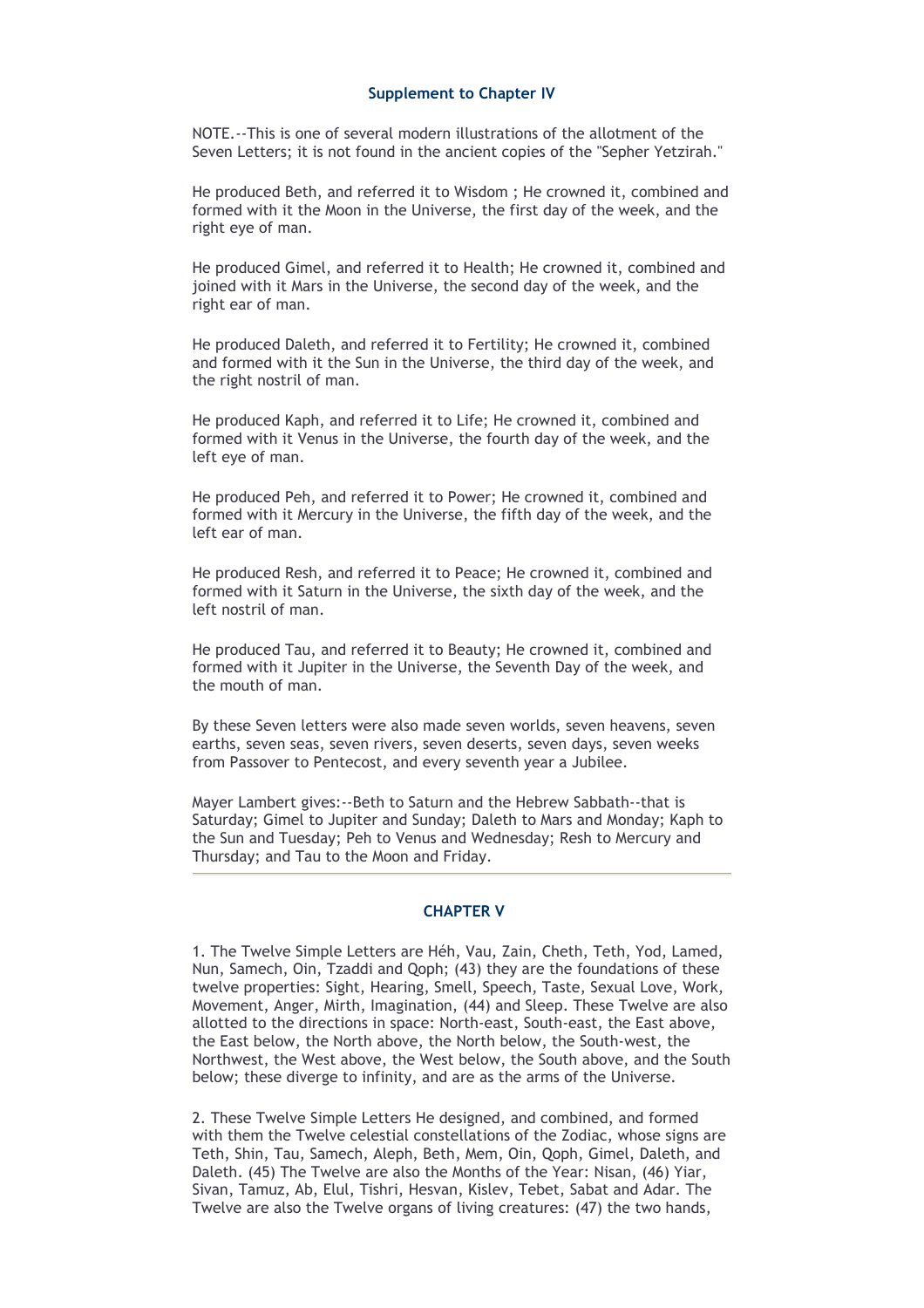the two feet, the two kidneys, the spleen, the liver, the gall, private parts, stomach and intestines.

He made these, as it were provinces, and arranged them as in order of battle for warfare. And also the Elohim (48) made one from the region of the other.

Three Mothers and Three Fathers; and thence issue Fire, Air and Water. Three Mothers, Seven Doubles and Twelve Simple letters and sounds.

3. Behold now these are the Twenty and Two Letters from which Jah, Jehovah Tzabaoth, the Living Elohim, the God of Israel, exalted and sublime, the Dweller in eternity, formed and established all things; High and Holy is His Name.

#### **Supplement to Chapter V**

NOTE.--This is a modern illustration of the allotment of the Twelve Letters; it is not found in the ancient copies of the "Sepher Yetzirah."

1. God produced Hé predominant in Speech, crowned it, combined and formed with it Aries in the Universe, Nisan in the Year, and the right foot of Man.

2. He produced Vau, predominant in mind, crowned it, combined and formed with it Taurus in the Universe, Aiar in the Year, and the right kidney of Man.

3. He produced Zain, predominant in Movement crowned it, combined and formed it with Gemini in the Universe, Sivan in the Year, and the left foot of Man.

4. He produced Cheth, predominant in Sight, crowned it, combined and formed it with Cancer in the Universe, Tammuz in the year, and the right hand of Man.

5. He produced Teth, predominant in Hearing, crowned it, combined and formed with it Leo in the Universe, Ab in the Year, and the left kidney in Man.

6. He produced Yod, predominant in Work, crowned it, combined and formed with it Virgo in the Universe, Elul in the Year, and the left hand of Man.

7. He produced Lamed, predominant in Sexual desire, crowned it, combined and formed with it Libra in the Universe, Tishri in the Year, and the private parts of Man. (Kalisch gives "gall.")

8. He produced Nun, predominant in Smell, crowned it, combined and formed with it Scorpio in the Universe, Heshvan in the Year, and the intestines of Man.

9. He produced Samech, predominant in Sleep, crowned it, combined and formed with it Sagittarius in the Universe, Kislev in the Year, and the stomach of Man.

10. He produced Oin, predominant in Anger, crowned it, combined and formed with it Capricornus in the Universe, Tebet in the Year, and the liver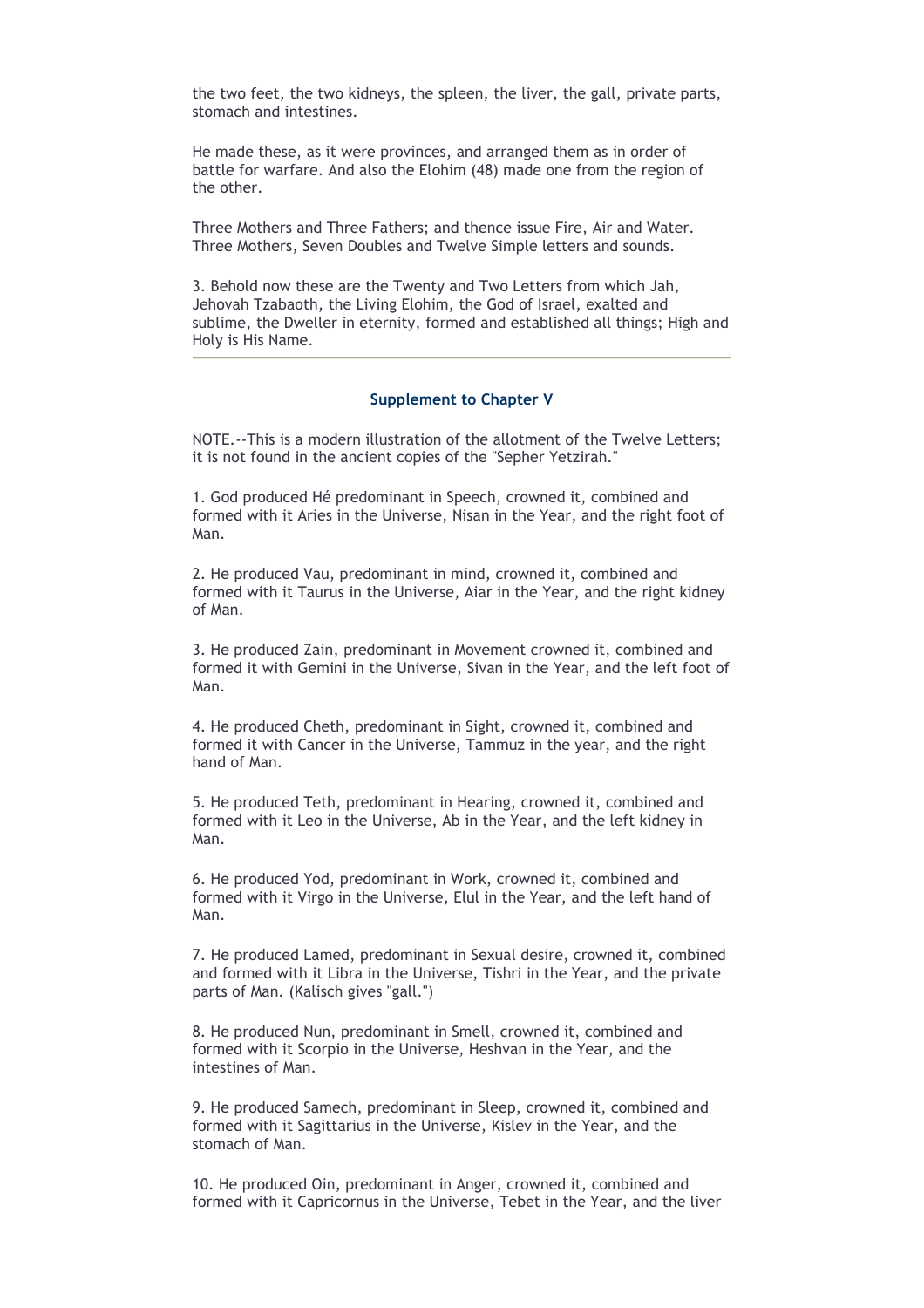of Man.

11. He produced Tzaddi, predominant in Taste, crowned it, combined and formed with it Aquarius in the Year, and the gullet in Man).

12. He produced Qoph, predominant in Mirth, crowned it, combined and formed with it Pisces in the Universe, Adar in the Year, and the spleen of Man.

NOTE.--Mediaeval authorities and modern editors give very different allocations to the twelve simple letters.

#### **CHAPTER VI**

Section 1. Three Fathers and their generations, Seven conquerors and their armies, and Twelve bounds of the Universe. See now, of these words, the faithful witnesses are the Universe, the Year and Man. The dodecad, the heptad, and the triad with their provinces; above is the Celestial Dragon, T L I, (49) and below is the World, and lastly the heart of Man. The Three are Water, Air and Fire; Fire above, Water below, and Air conciliating between them; and the sign of these things is that the Fire sustains (volatilises) the waters; Mem is mute, Shin is sibilant, and Aleph is the Mediator and as it were a friend placed between them.

2. The Celestial Dragon, T L I, is placed over the universe like a king upon the throne; the revolution of the year is as a king over his dominion; the heart of man is as a king in warfare. Moreover, He made all things one from the other; and the Elohim set good over against evil, and made good things from good, and evil things from evil: with the good tested He the evil, and with the evil did He try the good. Happiness (50) is reserved for the good, and misery (51) is kept for the wicked.

3. The Three are One, and that One stands above. The Seven are divided; three are over against three, and one stands between the triads. The Twelve stand as in warfare; three are friends, three are enemies; three are life givers; three are destroyers. The three friends are the heart, the ears, and the mouth; the three enemies are the liver, the gall, and the tongue; (52) while God (53) the faithful king rules over all. One above Three, Three above Seven, and Seven above Twelve: and all are connected the one with the other.

4. And after that our father Abraham had perceived and understood, and had taken down and engraved all these things, the Lord most high (55) revealed Himself, and called him His beloved, and made a Covenant with him and his seed; and Abraham believed on Him (56) and it was imputed unto him for righteousness. And He made this Covenant as between the ten toes of the feet--this is that of circumcision; and as between the ten fingers of the hands and this is that of the tongue. (57) And He formed the twentytwo letters into speech (58) and shewed him all the mysteries of them. (59) He drew them through the Waters; He burned them in the Fire; He vibrated them in the Air; Seven planets in the heavens, and Twelve celestial constellations of the stars of the Zodiac.

## **----- The End of "The Book of Formation" -----**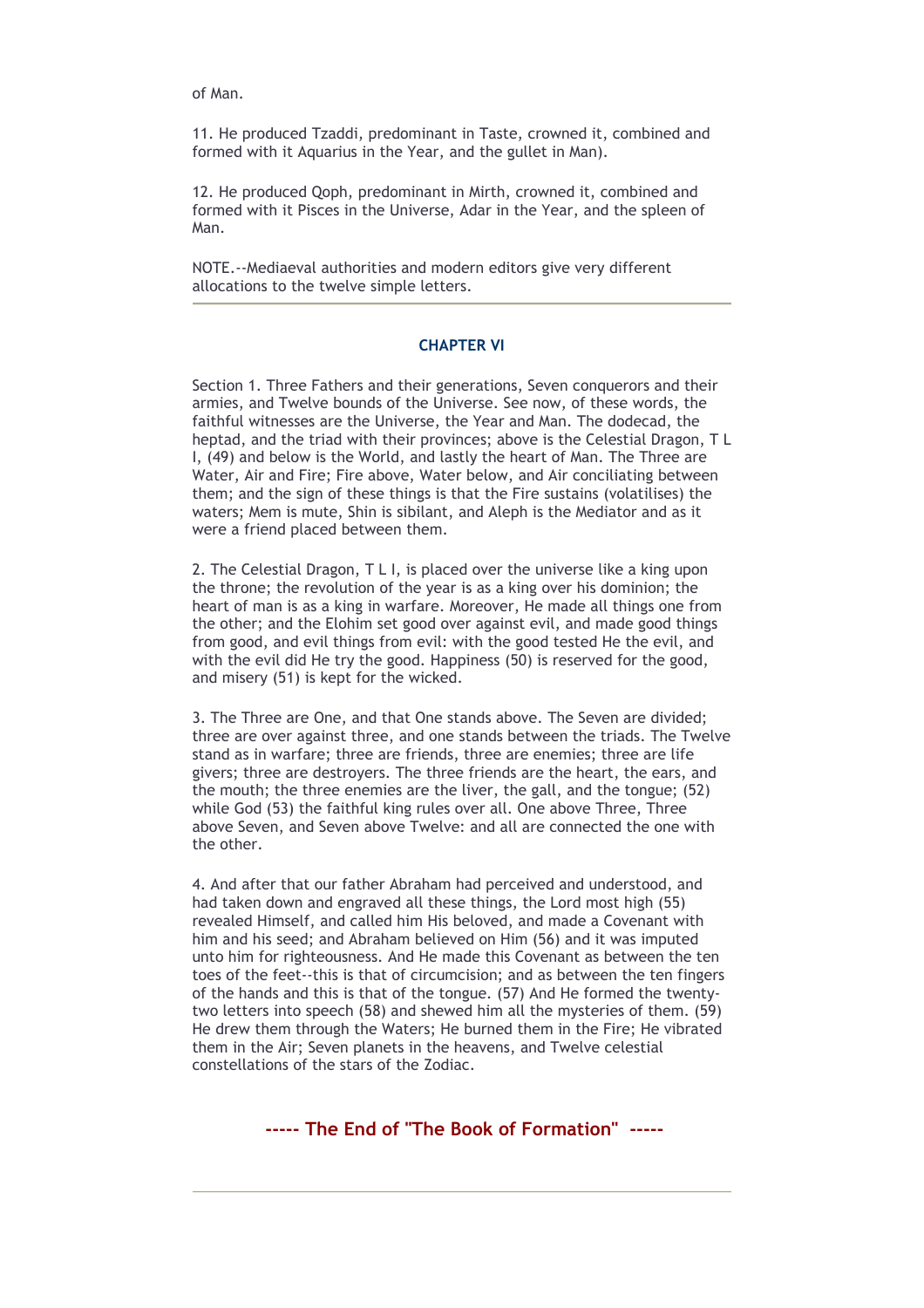## **THE FIFTY GATES OF INTELLIGENCE**

Attached to some editions of the "Sepher Yetzirah" is found this scheme of Kabalistic classification of knowledge emanating from the Second Sephira Binah, Understanding, and descending by stages through the angels, heavens, humanity, animal and vegetable and mineral kingdoms to Hyle and the chaos. The Kabalists said that one must enter and pass up through the Gates to attain to the Thirty-two Paths of Wisdom; and that even Moses only passed through the forty-ninth Gate, and never entered the fiftieth. See the Oedipus Aegyptiacus of Athanasius Kircher, vol. ii. p. 319.

#### **First Order: Elementary**

- 1. Chaos, Hyle, The first matter.
- 2. Formless, void, lifeless.
- 3. The Abyss.
- 4. Origin of the Elements.
- 5. Earth (no seed germs).
- 6. Water.
- 7. Air.
- 8. Fire
- 9. Differentiation of qualities.
- 10. Mixture and combination.

#### **Second Order: Decad of Evolution**

- 11. Minerals differentiate.
- 12. Vegetable principles appear.
- 13. Seeds germinate in moisture.
- 14. Herbs and Trees.
- 15. Fructification in vegetable life.
- 16. Origin of low forms of animal life.
- 17. Insects and Reptiles appear.
- 18. Fishes, vertebrate life in the waters.
- 19. Birds, vertebrate life in the air.
- 20. Quadrupeds, vertebrate earth animals.

#### **Third Order: Decad of Humanity**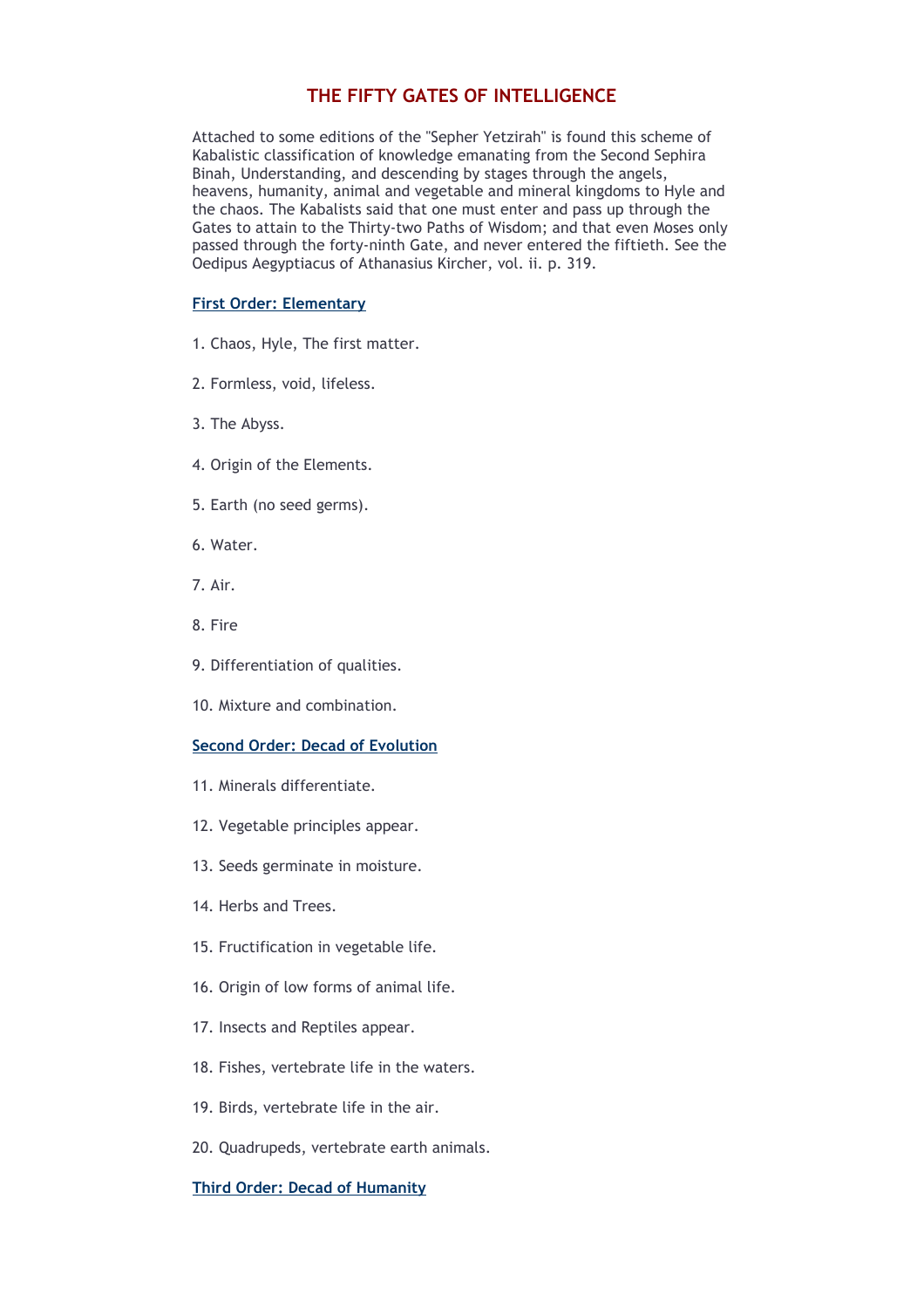- 21. Appearance of Man.
- 22. Material human body.
- 23. Human Soul conferred.
- 24. Mystery of Adam and Eve.
- 25. Complete Man as the Microcosm.
- 26. Gift of five human faces acting exteriorly.
- 27. Gift of five powers to the soul.
- 28. Adam Kadmon, the Heavenly Man.
- 29. Angelic beings.
- 30. Man in the image of God.

#### **Fourth Order: World of Spheres**

- 31. The Moon.
- 32. Mercury.
- 33. Venus.
- 34. Sol.
- 35. Mars.
- 36. Jupiter.
- 37. Saturn.
- 38. The Firmament.
- 39. The Primum Mobile.
- 40. The Empyrean Heaven.

#### **Fifih Order: The Angelic World**

- 41. Ishim--Sons of Fire.
- 42. Auphanim--Cherubim.
- 43. Aralim--Thrones.
- 44. Chashmalim--Dominions.
- 45. Seraphim--Virtues.
- 46. Malakim--Powers.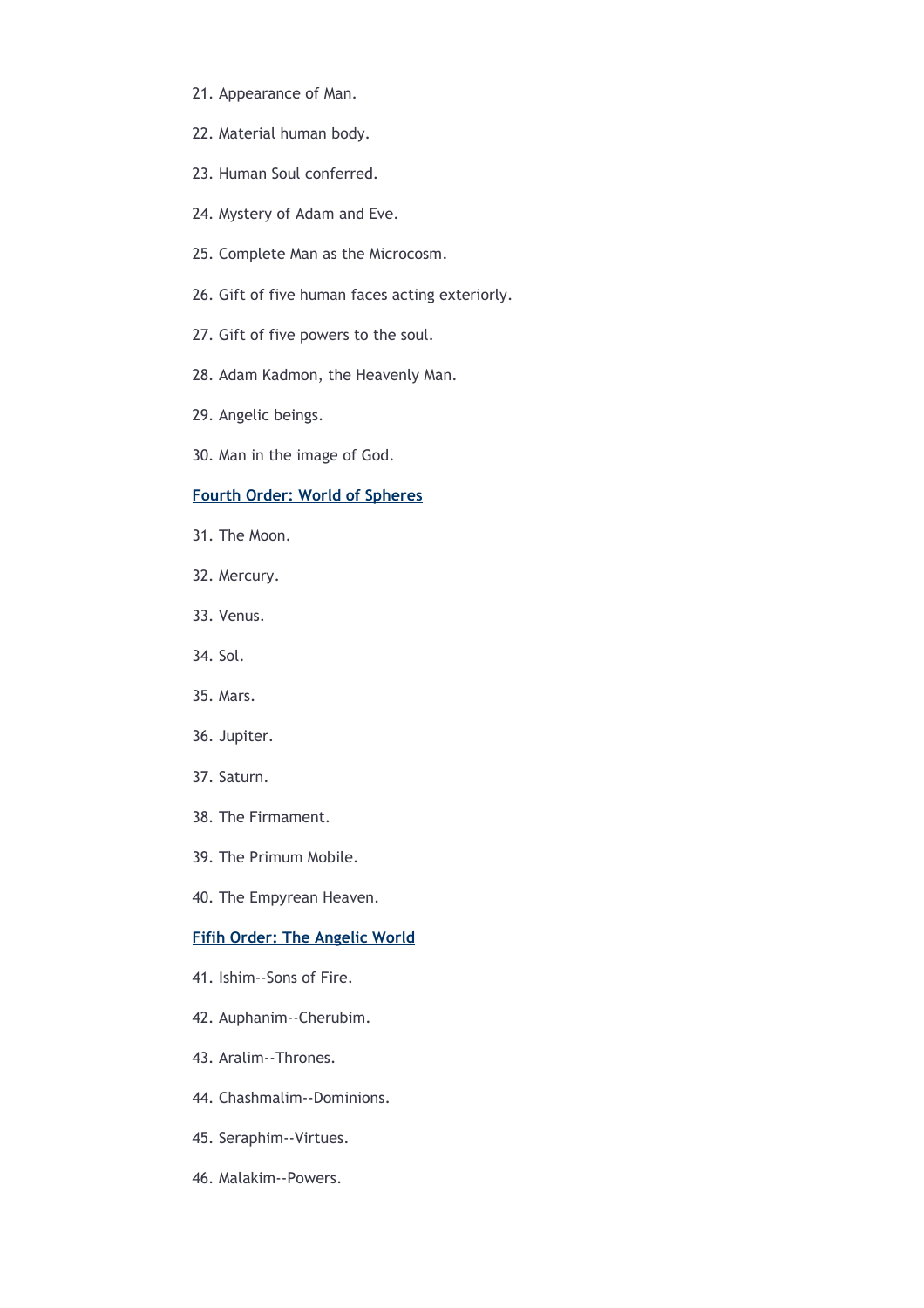- 47. Elohim--Principalities.
- 48. Beni Elohim--Angels.
- 49. Cherubim--Arch-angels.

#### **Sixth Order: The Archetype**

50. God. Ain Suph. He Whom no mortal eye bath seen, and Who has been known to Jesus the Messiah alone.

NOTE.--The Angels of the Fifth or Angelic World are arranged in very different order by various Kabalistic Rabbis.

## **THE THIRTY-TWO PATHS OF WISDOM**

Translated from the Hebrew Text of Joannes Stephanus Rittangelius, 1642: which is also to be found in the "Oedipus Aegyptiacus" of Athanasius Kircher, 1653.

(These paragraphs are very obscure in meaning, and the Hebrew text is probably very corrupt.)

The First Path is called the Admirable or the Hidden Intelligence (the Highest Crown): for it is the Light giving the power of comprehension of that First Principle which has no beginning; and it is the Primal Glory, for no created being can attain to its essence.

The Second Path is that of the Illuminating Intelligence: it is the Crown of Creation, the Splendour of the Unity, equalling it, and it is exalted above every head, and named by the Kabalists the Second Glory.

The Third Path is the Sanctifying Intelligence, and is the foundation of Primordial wisdom, which is called the Creator of Faith, and its roots are AMN; and it is the parent of Faith, from which doth Faith emanate.

The Fourth Path is named the Cohesive or Receptacular Intelligence; and is so called because it contains all the holy powers, and from it emanate all the spiritual virtues with the most exalted essences: they emanate one from the other by the power of the Primordial Emanation. The Highest Crown.) (1)

The Fifth Path is called the Radical Intelligence, because it resembles the Unity, uniting itself to the Binah, (2) or Intelligence which emanates from the Primordial depths of Wisdom or Chokmah. (3)

The Sixth Path is called the Mediating Intelligence, because in it are multiplied the influxes of the emanations, for it causes that influence to flow into all the reservoirs of the Blessings, with which these themselves are united.

The Seventh Path is the Occult Intelligence, because it is the Refulgent Splendour of all the Intellectual virtues which are perceived by the eyes of intellect, and by the contemplation of faith.

The Eighth Path is called the Absolute or Perfect Intelligence, because it is the means of the primordial, which has no root by which it can cleave, nor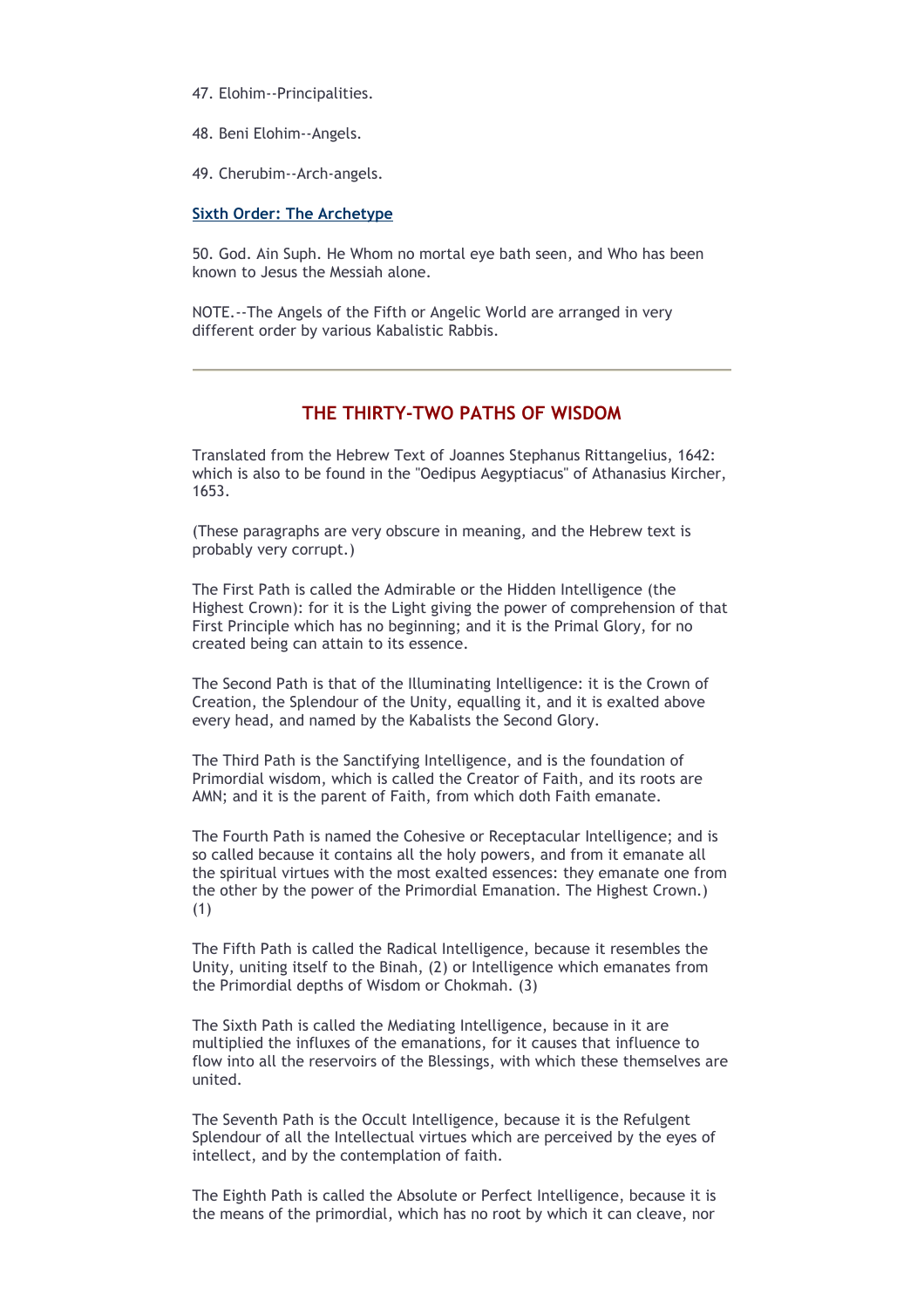rest, except in the hidden places of Gedulah, (4) Magnificence, from which emanates its own proper essence.

The Ninth Path is the Pure Intelligence, so called because it purifies the Numerations, it proves and corrects the designing of their representation, and disposes their unity with which they are combined without diminution or division.

The Tenth Path is the Resplendent Intelligence, because it is exalted above every head, and sits on the throne of Binah (the Intelligence spoken of in the Third Path). It illuminates the splendour of all the lights, and causes an influence to emanate from the Prince of countenances. (5)

The Eleventh Path is the Scintillating Intelligence, because it is the essence of that curtain which is placed close to the order of the disposition, and this is a special dignity given to it that it may be able to stand before the Face of the Cause of Causes.

The Twelfth Path is the Intelligence of Transparency, because it is that species of Magnificence called Chazchazit, (6) the place whence issues the vision of those seeing in apparitions. (That is the prophecies by seers in a vision.)

The Thirteenth Path is named the Uniting Intelligence, and is so called because it is itself the Essence of Glory. It is the Consummation of the Truth of individual spiritual things.

The Fourteenth Path is the Illuminating Intelligence and is so called because it is that Chashmal (7) which is the founder of the concealed and fundamental ideas of holiness and of their stages of preparation.

The Fifteenth Path is the Constituting Intelligence, so called because it constitutes the substance of creation in pure darkness, and men have spoken of these contemplations; it is that darkness spoken of in Scripture, Job xxxviii. 9, "and thick darkness a swaddling band for it."

The Sixteenth Path is the Triumphal or Eternal Intelligence, so called because it is the pleasure of the Glory, beyond which is no other Glory like to it, and it is called also the Paradise prepared for the Righteous.

The Seventeenth Path is the Disposing Intelligence, which provides Faith to the Righteous, and they are clothed with the Holy Spirit by it, and it is called the Foundation of Excellence in the state of higher things.

The Eighteenth Path is called the Intelligence or House of Influence (by the greatness of whose abundance the influx of good things upon created beings is increased), and from its midst the arcana and hidden senses are drawn forth, which dwell in its shade and which cling to it, from the Cause of all causes.

The Nineteenth Path is the Intelligence of the Secret of all the activities of the spiritual beings, and is so called because of the influence diffused by it from the most high and exalted sublime glory.

The Twentieth Path is the Intelligence of Will, and is so called because it is the means of preparation of all and each created being, and by this intelligence the existence of the Primordial Wisdom becomes known.

The Twenty-first Path is the Intelligence of Conciliation and Reward, and is so called because it receives the divine influence which flows into it from its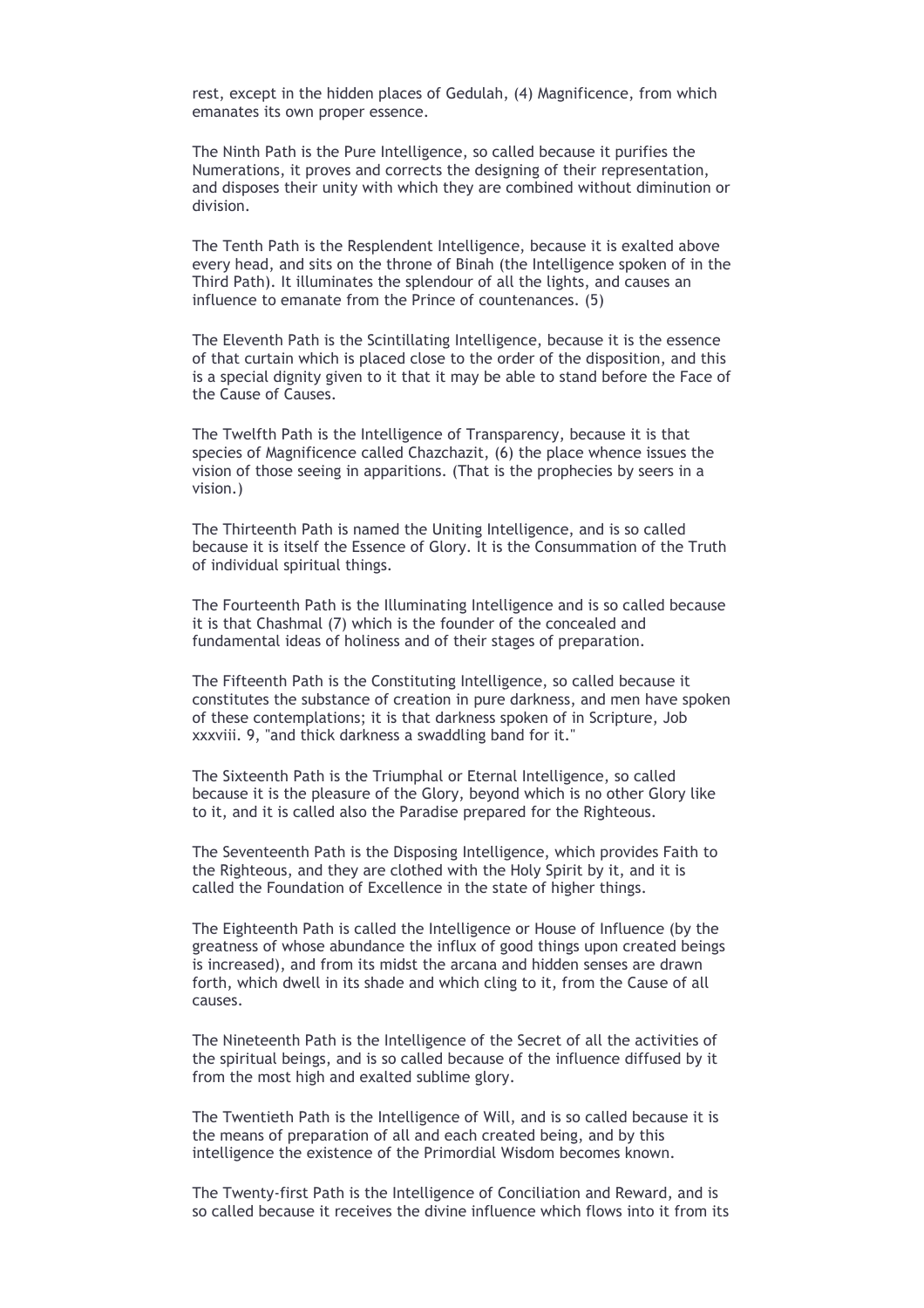benediction upon all and each existence.

The Twenty-second Path is the Faithful Intelligence, and is so called because by it spiritual virtues are increased, and all dwellers on earth are nearly under its shadow.

The Twenty-third Path is the Stable Intelligence, and it is so called because it has the virtue of consistency among all numerations.

The Twenty-fourth Path is the Imaginative Intelligence, and it is so called because it gives a likeness to all the similitudes which are created in like manner similar to its harmonious elegancies.

The Twenty-fifth Path is the Intelligence of Probation, or Temptation, and is so called because it is the primary temptation, by which the Creator trieth all righteous persons.

The Twenty-sixth Path is called the Renewing Intelligence, because the Holy God renews by it all the changing things which are renewed by the creation of the world.

The Twenty-seventh Path is the Active or Exciting Intelligence, and it is so called because through it every existent being receives its spirit and motion.

The Twenty-eighth Path is called the Natural Intelligence; by it is completed and perfected the nature of all that exists beneath the Sun.

(This Path is omitted by Rittangelius: I presume by inadvertence.)

The Twenty-ninth Path is the Corporeal Intelligence, so called because it forms every body which is formed in all the worlds, and the reproduction of them.

The Thirtieth Path is the Collective Intelligence, and Astrologers deduce from it the judgment of the Stars and celestial signs, and perfect their science, according to the rules of the motions of the stars.

The Thirty-first Path is the Perpetual Intelligence; but why is it so called? Because it regulates the motions of the Sun and Moon in their proper order, each in an orbit convenient for it.

The Thirty-second Path is the Administrative Intelligence, and it is so called because it directs and associates the motions of the seven planets, directing all of them in their own proper courses.

## **NOTES TO THE SEPHER YETZIRAH**

It is of considerable importance to a clear understanding of this Occult treatise that the whole work be read through before comment is made, so that the general idea of the several chapters may become in the mind one concrete whole. A separate consideration of the several parts should follow this general grasp of the subject, else much confusion may result.

This hook may be considered to he an Allegorical Parallel between the Idealism of Numbers and Letters and the various parts of the Universe, and it sheds much light on many mystic forms and ceremonies yet extant, notably upon Freemasonry, the Tarot, and the later Kabalah, and is a great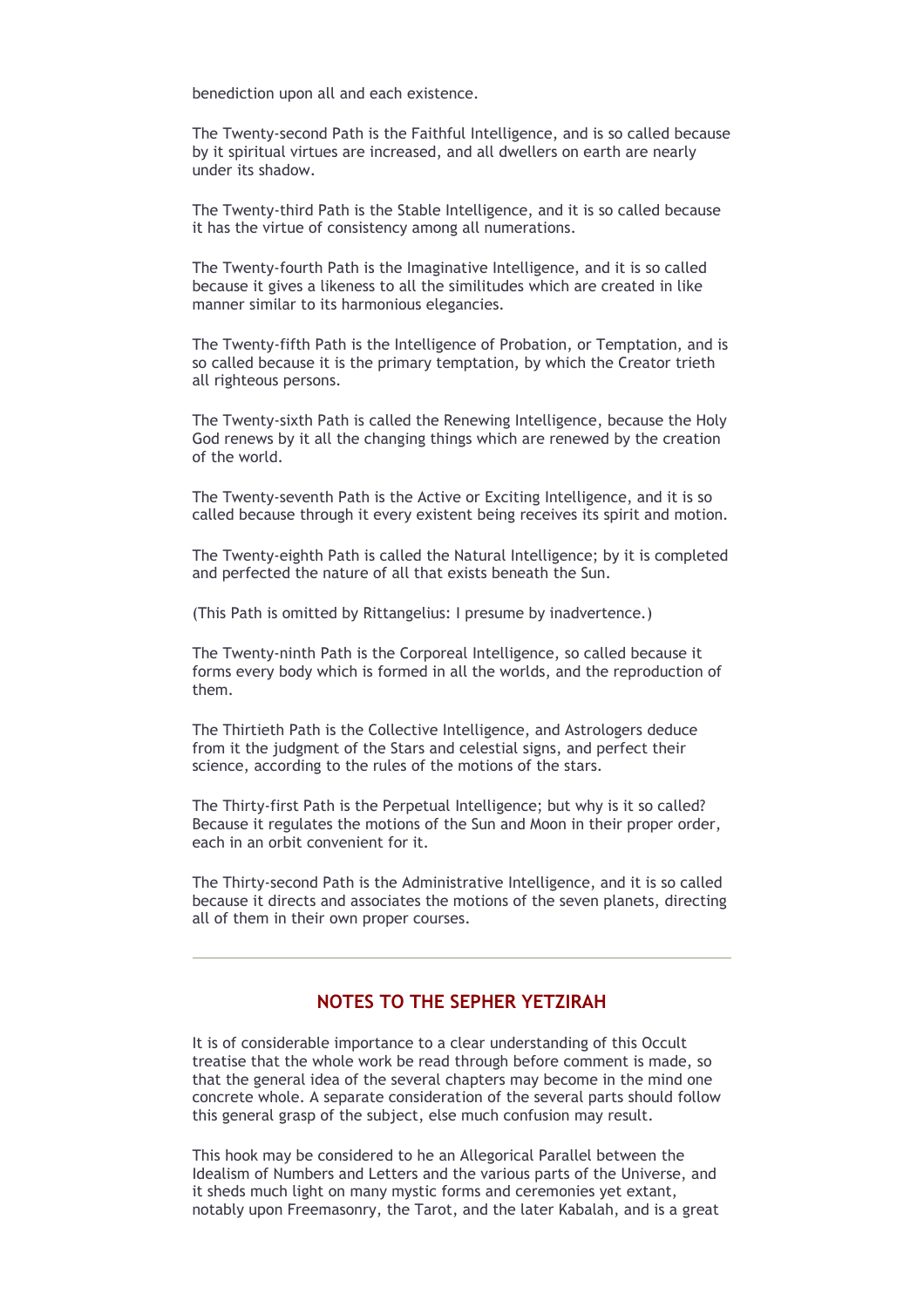aid to the comprehension of the Astro-Theosophic schemes of the Rosicrucians. To obtain the full value of this Treatise, it should he studied hand in hand with Hermetic attributions, the "Isiac Tablet," and with a complete set of the designs, symbols and allocation of the Trump cards of the Tarot pack, for which see my translation of The Sanctum Regnum of the Tarot, by Eliphas Levi.

Note that the oldest MSS. copies of the "Sepher Yetzirah" have no vowel points: the latest editions have them. The system of points in writing Hebrew was not perfected until the seventh century, and even then was not in constant use. Ginsburg asserts that the system of vowel pointing was invented by a Rabbi Mocha in Palestine about A.D. 570, who designed it to assist his pupils. But Isaac Myer states that there are undoubted traces of pointing in Hebrew MSS. of the second century. According to A. E. Waite there is no extant Hebrew MSS. with the vowel points older than the tenth century.

The words "Sepher Yetzirah" are written in Hebrew from right to left, SPR YTzYRH, Samech Peh Resh, Yod Tzaddi Yod Resh Heh; modes of transliteration vary with different authors. Yod is variously written in English letters as I, Y, or J, or sometimes Ie. Tzaddi is property Tz; but some write Z only, which is misleading because the Hebrew has also a true Z, Zain.

#### **CHAPTER I**

The twelve sections of this chapter introduce this philosophic disquisition upon the Formation and Development of the Universe. Having specified the subdivision of the letters into three classes, the Triad, the Heptad, and the Dodecad, these are put aside for the time; and the Decad mainly considered as specially associated with the idea of Number, and as obviously composed of the Tetrad and the Hexad.

1. Thirty-two. This is the number of the Paths or Ways of Wisdom, which are added as a supplement. 32 is written in Hebrew by LB, Lamed and Beth, and these are the last and first letters of the Pentateuch. The number 32 is obtained thus--2  $\times$  2  $\times$  2  $\times$  2  $\times$  2=32. Laib, LB as a Hebrew word, means the Heart of Man.

Paths.The word here is NTIBUT, netibuth; NTIB meant primarily a pathway, or foot-made track; but is here used symbolically in the same sense as the Christian uses the word, way--the way of life: other meanings are--stage, power, form, effect; and later, a doctrinal formula, in Kabalistic writings.

2. Jah. This divine name is found in Psalm lxviii. 4; it is translated into Greek as kurios, and into Latin as dominus, and commonly into the English word, Lord: it is really the first half of the word IHVH or Jehovah, or the Yahveh of modern scholars.

3. Jehovah Tzabaoth. This divine name is printed in English Bibles as Jehovah Sabaoth, or as "Lord of hosts" as in Psalm xxiv. 10. TzBA is an army.

4. God of Israel. Here the word God is ALHI, which in unpointed Hebrew might be God, or Gods, or My God.

5. The Elohim of the Living. The words are ALHIM ChIIM. Alhim, often written in English letters as Elohim, or by Godftey Higgins as Aleim, seems to be a masculine plural of the feminine form Eloah, ALH, of the divine masculine name EL, AL; this is commonly translated God, and means strong, mighty, supreme. Chiim is the plural of Chi--living, or life. ChIH is a living animal, and so is ChIVA. ChII is also life. Frey in his dictionary gives ChIIM as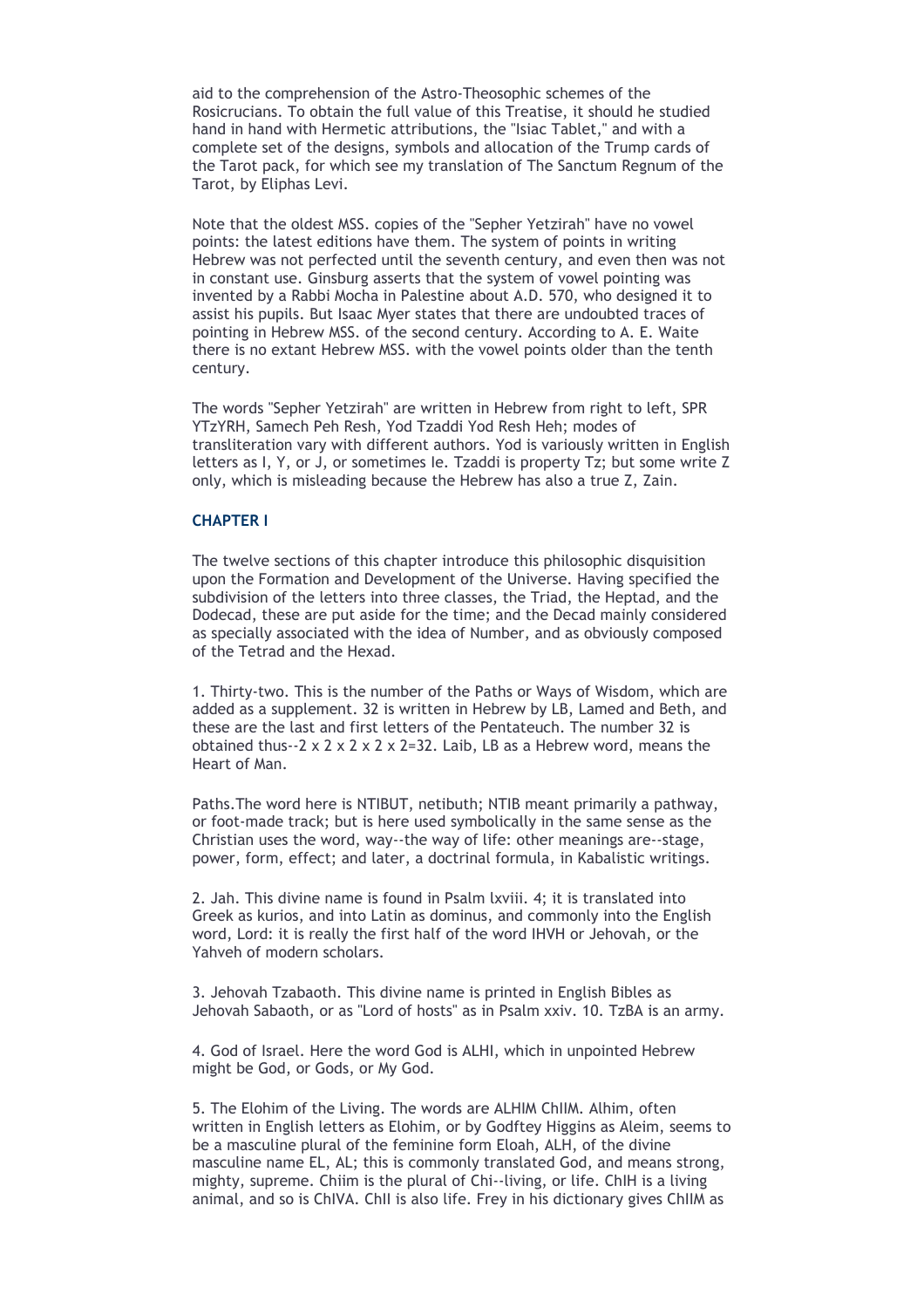the plural word lives, or vitae. The true adjective for living is ChIA. Elohim Chiim, then, apart from Jewish or Christian preconception, is "the living Gods," or "the Gods of the lives, i.e., living ones." Rittangelius gives Dii viventes, "The living Gods," both words in the plural. Pistorius omits both words. Postellus, the orthodox, gives Deus Vivus. The Elohim are the Seven Forces, proceeding from the One Divine, which control the "terra viventium," the manifested world of life.

6. God. In this case we have the simple form AL, EL.

7. Sepharim. SPRIM, the plural masculine of SPR, commonly translated book or letter: the meaning here is plainly "forms of expression."

8. Numbers, Letters and Sounds. The three Hebrew words here given are, in unpointed Hebrew, SPR, SPR and SIPUR. Some late editors, to cover the difficulty of this passage, have given SPR, SPUR, SIPR, pointing them to read Separ, Seepur, Saypar.

The sense of the whole volume appears to need their translation as Numbers, Letters and Sounds. Pistorius gave "Scriptis, numeratis, pronunciatis." Postellus gave "Numerans, numerus, numeratus," thus losing the contrasted meanings; and so did Rittangelius, who gave "Numero, numerante, numerato."

9. The Ineffable Sephiroth. The words are SPIRUT BLIMH, Sephiruth Belimah. The simplest translation is "the voices from nothing." The Ten Sephiruth of the Kabalah are the "Ten Primary Emanations from the Divine Source," which are the primal forces leading to all manifestation upon every plane in succession. Buxtorf gives for Sephiruth--predicationes logicae. The word seems to me clearly allied to the Latin spiritus--spirit, soul, wind; and is used by Quintilian as a sound, or noise. The meaning of Belimah is more doubtful. Rittangelius always gives "praeter illud ineffabile." Pistorius gives "praeter ineffabile." Postellus evades the difficulty and simply puts the word Belimah into his Latin translation. In Frey's Hebrew Dictionary BLIMH is translated as nothing, without any other suggestion; BLI is "not," MR is "anything." In Kabalistic writings the Sephiruth, the Divine Voices and Powers, are called "ineffbilis," not to be spoken of, from their sacred nature.

10. The classification of the Hebrew letters into a Triad, Heptad and Dodecad, runs through the whole philosophy of the Kabalah. Many ancient authors added intentional blinds, suds as forming the Triad of A.M.T., Ameth, truth; and of AMN, Amen.

11. The Two Covenants, by the Word or Spirit, and by the Flesh, made by Jehovah with Abraham, Genesis xvii. The Covenant of Circumcision was to be an outward and visible sign of the Divine promise made to Ahraham and his offspring. The Hebrew word for circumcision is Mulah, MULH: note that MLH is also synonymous with DBR, dabar,--verbum or word.

12. Rittangelius gives "replace the formative power upon his throne." Postellus gives restore the device to its place."

13. Abyss; the word is OUMQ for OMQ, a depth, vastness, or valley.

14. My Hermetic rituals explained this Yetziratic attribution.

15. The Lord the only God. The words are ADUN IChID AL, or "Adonai (as commonly written) the only El."

16. Seat. The word is MOUN, dwelling, habitation, or throne.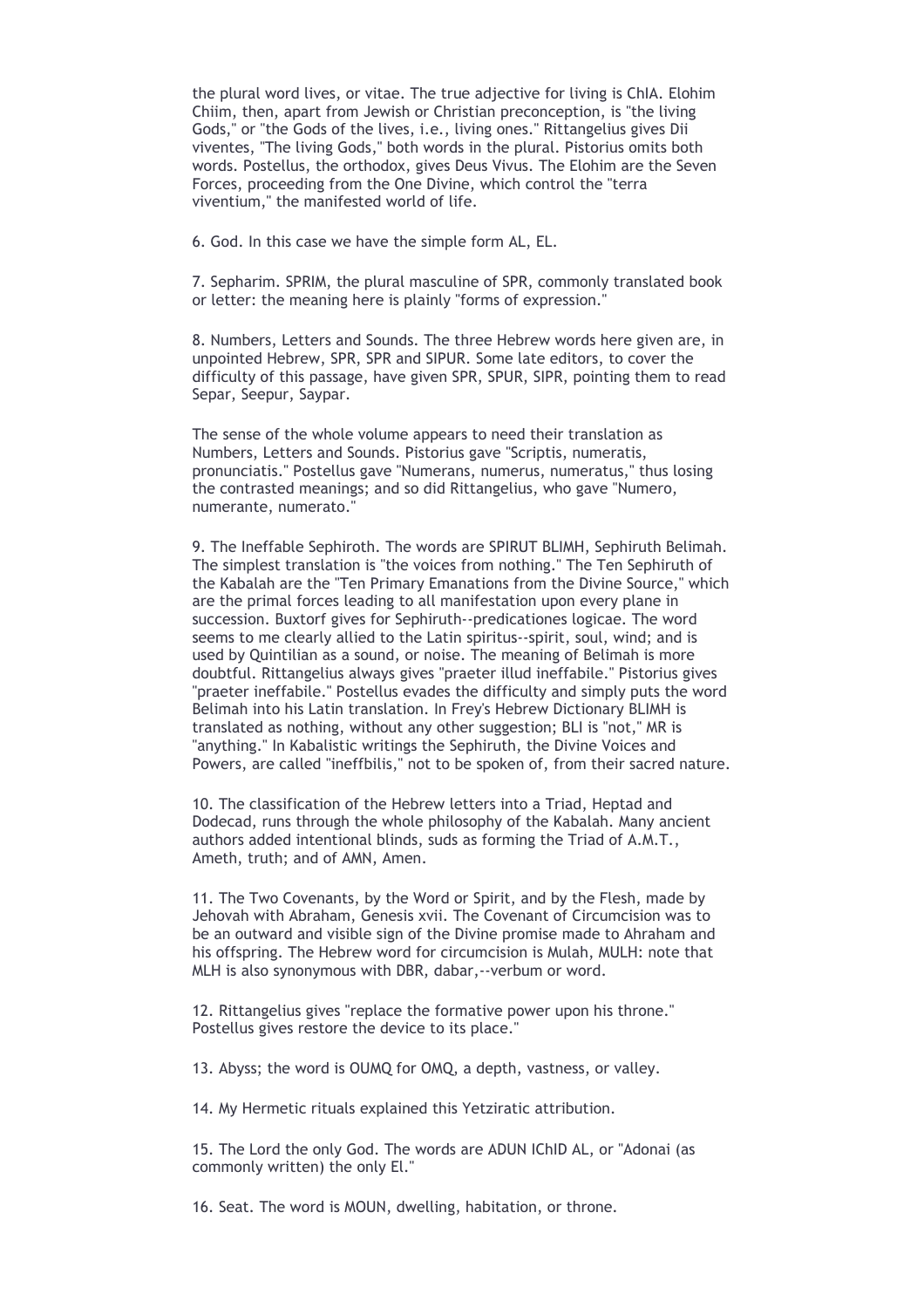17. Lightning flash. In the early edition the words "like scintillating flame" are used: the Hebrew word is BRQ. Many Kabalists have shown how the Ten Sephiroth are symbolised by the zig-zag lightning flash.

18. God; the Divine name here is Jehovah.

19. The text gives only RTzUAV ShUB--"currendo et redeundo," but the commentators have generally considered this to be a quotation from Ezekiel i. 14, referred to H ChIVT, the living creatures, kerubic forms.

20. The Spirit of the Gods of the Living. RUCh ALHIM ChIIIM; or as R. gives it, "spiritus Deorum Viventium." Orthodoxy would translate these words "The spirit of the living God."

21. AL ChI H OULMIM; "the Living God of Ages"; here the word God really is in the singular.

22. The Voice, Spirit and Word are QUL, RUCh, DBR. A very notable Hebrew expression of Divinatory intuition was BATh QUL, the Daughter of the Voice.

23. Formless and Void. THU and BHU; these two words occur in Genesis i. 2, and are translated "waste and void."

24. Note the order in which the primordial elements were produced. First, Spirit (query Akasa, Ether); then Air, Vayu; then Water, Apas, which condenses into solid elementary Earth, Prithivi; and lastly from the Water He formed Fire.

25. The first name is often written Ophanim, the letters are AUPNIM; in the Vision of Ezekiel i. 16, the word occurs and is translated "Wheels." ShRPIM are the mysterious beings of Isaiah vi. 2; the word otherwise is translated Serpent, and in Numbers xxi. 6, as "fiery serpents": also in verse 8 as "fiery serpent" when Jehovah said "Make thee a fiery serpent and set it upon a pole." Kerubim. The Hebrew words arc ChIVTh H QDSh, holy animals: I have ventured to put Kerubim, as the title of the other Biblical form of Holy mysterious animal, as given in 1 Kings vi. 23 and Exodus xxv. 18, and indeed Genesis iii. 24. Bible dictionaries generally give the word as Cherubim, but in Hebrew the initial letter is always K and not Ch.

26. Three. In the first edition I overlooked this word three; and putting and for as, made four classes of serving beings.

27. This is verse 4 of Psalm civ.

28. Here follow the permutations of the name IHV, which is the Tetragrammaton--Jehovah, without the second or final Heh: IHV is a Trigrammaton, and is more suitable to the third or Yetziratic plane. HVI is the imperative form of the verb to be, meaning be thou; HIV is the infinitive; and VIH is future. In IHV note that Yod corresponds to the Father; Heh to Binah, the Supernal Mother; and Vau to the Microprosopus--Son.

29. Note the subdivision of the Decad into the Tetrad--four elements; and the Hexad--six dimensions of space.

#### **CHAPTER 2**

This chapter consists of philosophic remarks on the twenty-two sounds and letters of the Hebrew alphabet, and hence connected with the air by speech, and it points out the uses of those letters to form words--the signs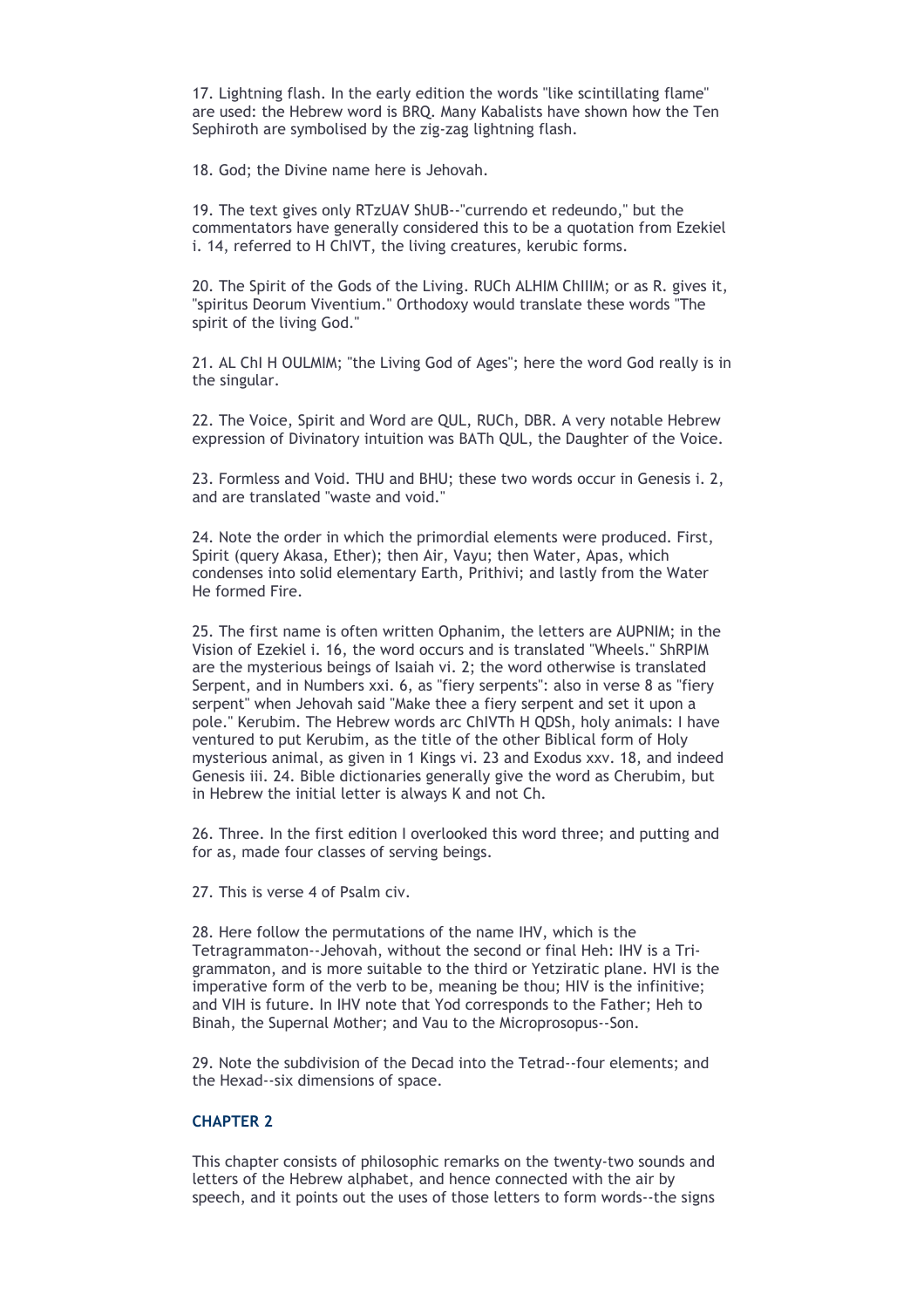of ideas, and the symbols of material substances.

30. Soul; the word is NPSh, which is commonly translated soul, meaning the living personality of man, animal or existing thing: it corresponds almost to the Theosophic Prana plus the stimulus of Kama.

31. This is the modern classification of the letters into guttural, palatal, lingual, dental and labial sounds.

32. The 231 Gates. The number 242 is obtained by adding together all the numbers from 1 to 22. The Hebrew letters can he placed in pairs in 242 different positions: thus ab, ag, ad, up to at; then ba, bb, bg, bd, up to bt, and so on to ts, tt: this is in direct order only, without reversal. For the reason why eleven are deducted, and the number 231 specified, see the Table and Note 15 in the edition of Postellus.

33. Non-existent; the word is AIN, nothingness. Ain precedes Ain Suph, boundlessness; and Ain Suph Aur, Boundless Light.

34. Body; the word is GUP, usually applied to the animal material body, but here means "one whole."

#### **CHAPTER 3**

This chapter is especially concerned with the essence of the Triad, as represented by the Three Mothers, Aleph, Mem, and Shin. Their development in three directions is pointed out, namely in the Macrocosm or Universe; in the Year or in Time; and in the Microcosm or Man.

35. The importance of equilibrium is constantly reiterated in the Kabalah. The "Siphra Dtzeniouta," or "Book of Mystery," opens with a reference to this Equilibrium as a fundamental necessity of stable existence.

36. Heavens. The Hebrew word Heshamaim HShMIM, has in it the element of Aesh, fire, and Mim, water; and also Shem, name; The Name is IHVH, attributed to the elements. ShMA is in Chaldee a name for the Trinity (Parkhurst). ShMSh is the Sun, and Light, and a type of Christ, the Sun of Righteousness. Malachi iv. 2.

37. Were produced. The Hebrew word BRA, is the root. Three Hebrew words are used in the Bible to represent the idea of making, producing or creating.

BRIAH, Briah, giving shape, Genesis i. 1.

OShIH, Ashiah, completing, Genesis i. 31.

ITzIRH, Yetzirah, forming, Genesis ii. 7.

To these the Kabalists add the word ATzLH, with the meaning of "producing something manifest from the unmanifested."

| <b>Emanation</b> | <b>Shin</b>             |            | Mem                 |
|------------------|-------------------------|------------|---------------------|
| Macrocosm        | <b>Primal Fire</b>      | Spirit     | <b>Primal Water</b> |
| <b>Universe</b>  | <b>Heavens</b>          | Atmosphere | The Earth           |
| Elements         | <b>Terrestrial Fire</b> | Air        | Water               |
| Man              | Head                    | Chest      | Belly               |
| Year             | Heat                    | Temperate  | Cold                |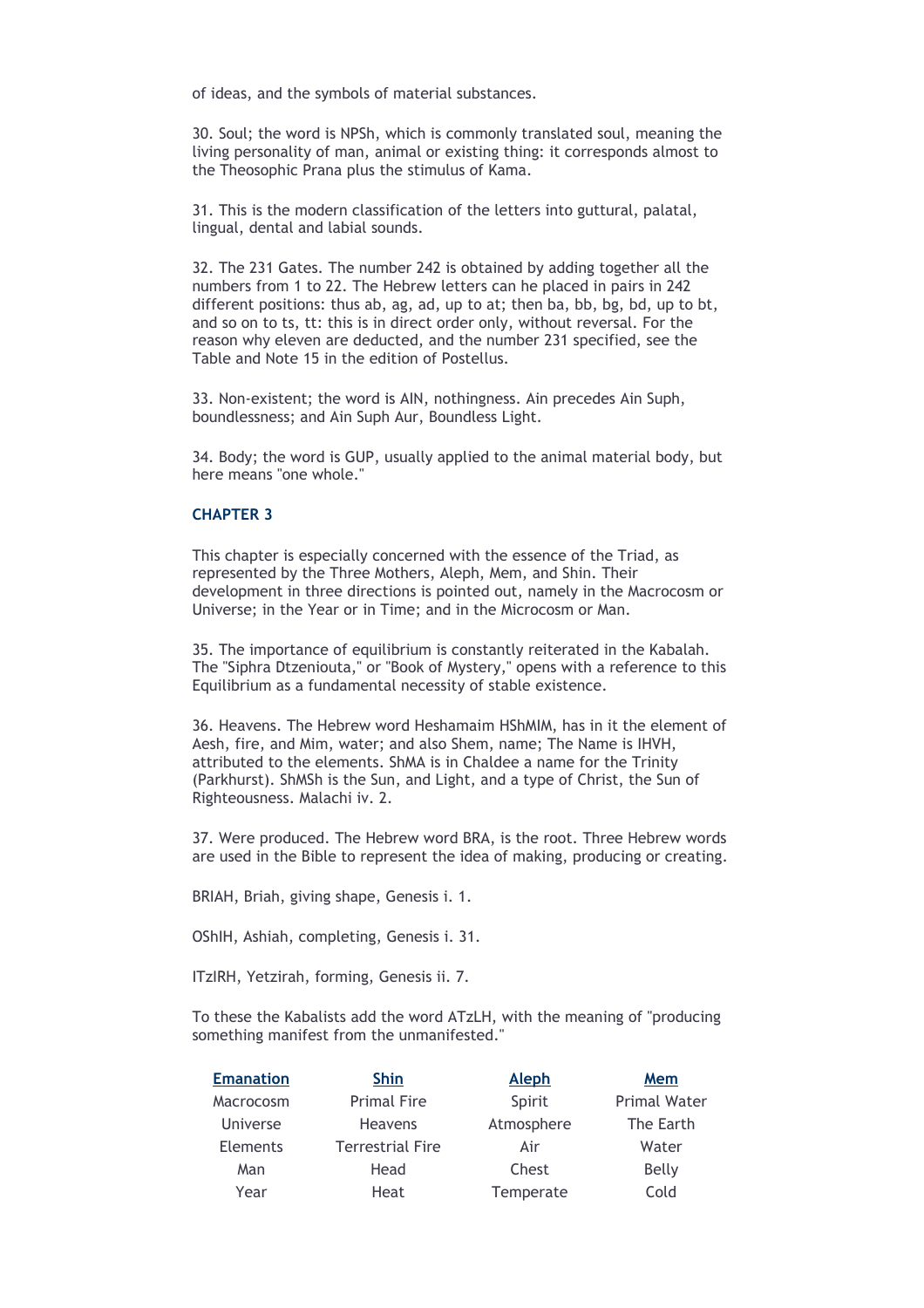#### **CHAPTER 4**

This is the special chapter of the Heptad, the powers and properties of the Seven. Here again we have the threefold attribution of the numbers and letters to the Universe, to the Year, and to Man. The supplemental paragraphs have been printed in modern form by Kalisch; they identify the several letters of the Heptad more definitely with the planets, days of the week, human attributes and organs of the senses.

39. These numbers have been a source of difference between the editors and copyists, hardly any two editors concurring. I have given the numbers arising from continual multiplication of the product by each succeeding unit from one to seven. 2x1=2, 2x3=6, 6x4=24, 24x5=120, 120x6=720, 720x7=5040.

40. In associating the particular letters to each planet the learned Jesuit Athanasius Kircher allots Beth to the Sun, Gimel to Venus, Daleth to Mercury, Kaph to Luna, Peh to Saturn, Resh to Jupiter, and Tau to Mars. Kalisch in the supplementary paragraphs gives a different attribution; both are wrong, according to clairvoyant investigation. Consult the Tarot symbolism given by Court de Gebelin, Eliphas Levi, and my notes to the Isiaic Tablet of Bembo. The true attribution is probably not anywhere printed. The planet names here given are Chaldee words.

41. The Seven Heavens and the Seven Earths are printed with errors, and I believe intentional mistakes, in many occult ancient books. Some Hermetic MSS. have the correct names and spelling.

42. On the further attribution of these Seven letters, note that Postellus gives: Vita--mors, Pax--afflictio, Sapientia--stultitia, Divitiae (Opus)- paupertas, Gratia--opprobrium, Proles--sterilitas, Imperium--servitus. Pistorius gives: Vita--mors, Pax--bellum, Scientia--ignorantia, Divitiae- paupertas, Gratia--abominatio, Semen (Proles)--sterilitas, Imperium (Dominatio)--servitus.

#### **CHAPTER 5**

This chapter is specially concerned with the Dodecad; the number twelve is itself pointed out, and the characters of its component units, once more in the three zones of the universe, year and man; the last paragraph gives a recapitulation of the whole number of letters: the Supplement gives a form of allotment of the several letters.

43. It is necessary to avoid confusion between these letters; different authors translate them in different manners. Heh or Hé not be confused with Cheth, or Heth, Ch. Teth, Th also must be kept distinct from the final letter Tau, T, which is one of the double letters; the semi-English pronunciation of these two letters is much confused, each is at times both t and th; Yod is either I, Y, or J; Samech is simple S, and must not be confused with Shin, Sh, one of the mother letters; Oin is often written in English Hebrew grammars as Ayin, and Sometimes as Gnain; Tzaddi must not be confused with Zain, Z; and lastly Qoph, Q, is very often replaced by K, which is hardly defensible as there is a true K in addition.

44. Postellus gives suspicion and Pistorius, mind.

45. These letters are the initials of the 12 Zodiacal signs in Hebrew nomenclature. They are:

| Telah<br>Teth<br>Aries<br>Maznim<br>Mem | Libra |
|-----------------------------------------|-------|
|-----------------------------------------|-------|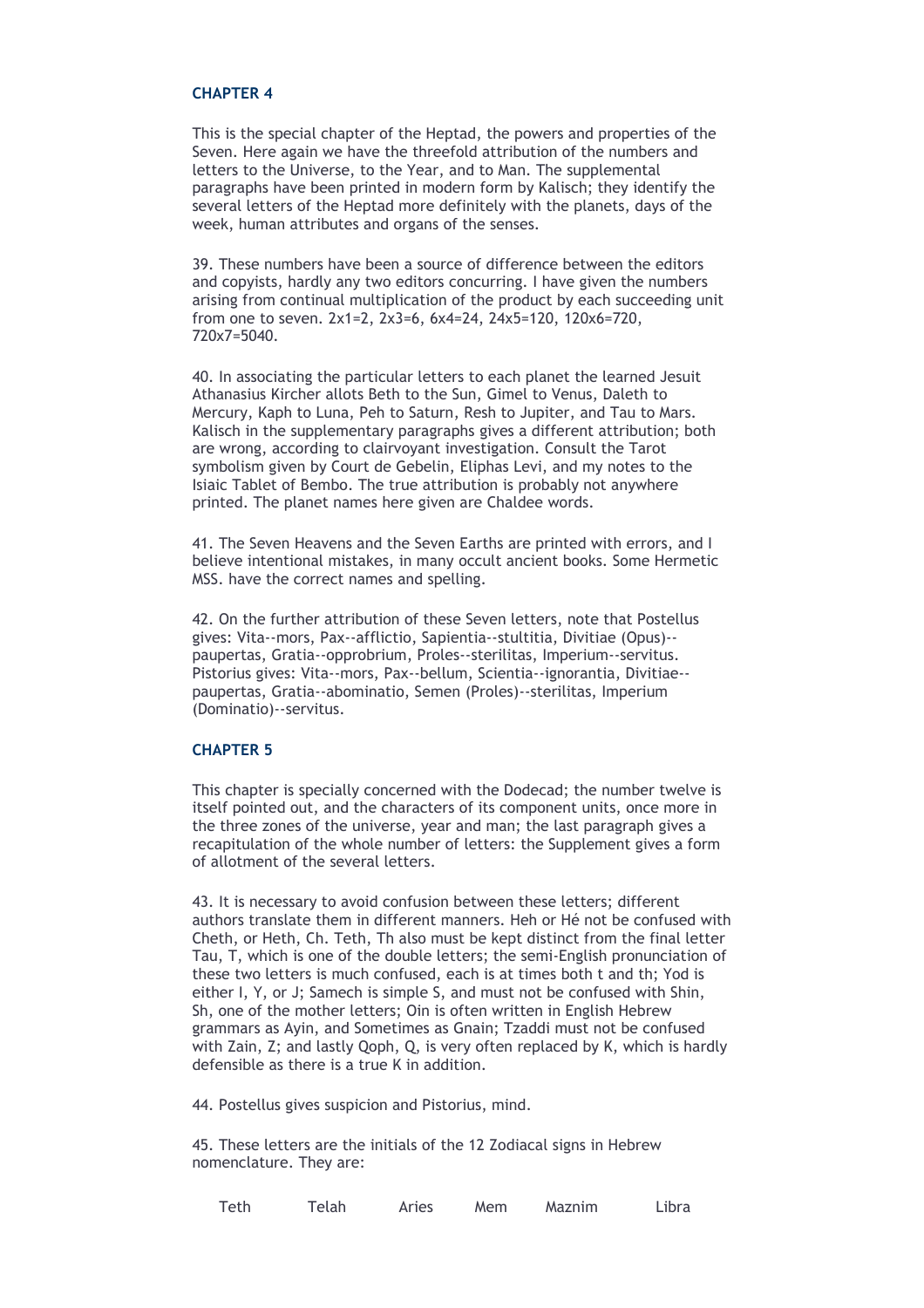| Shin   | Shor            | Taurus | 0in           | Ogereb  | Scorpio       |
|--------|-----------------|--------|---------------|---------|---------------|
| Tau    | Thaumim         | Gemini | Qoph          | Qesheth | Sagittarius   |
| Samech | Sartan          | Cancer | Gimel         | Gedi    | Capricorn     |
| Aleph  | Aryeh           | Leo    | <b>Daleth</b> | Dali    | Aquarius      |
| Beth   | <b>Bethuleh</b> | Virgo  | Daleth        | Dagim   | <b>Pisces</b> |

46. The month Nisan begins about March 29th. Yiar is also written Iyar, and Aiar: the Hebrew letters are AIIR.

47. The list of organs varies. All agree in two hands, two feet, two kidneys, liver, gall and spleen. Postellus then gives, intestina, vesica, arteriae," the intestines, bladder, and arteries; Rittangelius gives the same. Pistorius gives, "colon, coagulum (spleen) et ventriculus," colon--the large intestine, coagulum and stomach. The chief difficulty is with the Hebrew word MSS, which is allied to two different roots, one meaning private, concealed, hidden; and the other meaning liquefied.

48. The Elohim--Divine powers--not IHVH the Tetragrammaton.

#### **CHAPTER 6**

This chapter is a resumé of the preceding five; it calls the universe and mankind to witness to the truth of the scheme of distribution of the powers of the numbers among created forms, and concludes with the narration that this philosophy was revealed by the Divine to Abraham, who received and faithfully accepted it, as a form of Wisdom under a Covenant.

49. The Dragon, TLI, Theli. The Hebrew letters amount in numeration to 440, that is 400, 30 and 10. The best opinion is that Tali or Theli refers to the 12 Zodiacal constellations along the great circle of the Ecliptic; where it ends there it begins again, and so the ancient occultists drew the Dragon with its tail in its mouth. Some have thought that Tali referred to the constellation Draco, which meanders across the Northern polar sky; others have referred it to the Milky Way; others to an imaginary line joining Caput to Cauda Draconis, the upper and lower nodes of the Moon. Adolphe Franck says that Theli is an Arabic word.

50. Happiness, or a good end, or simply good, TUBH.

51. Misery, or an evil end, or simply evil, ROH.

52. This Hebrew version omits the allotment of the remaining six. Mayer gives the paragraph thus:--The triad of amity is the heart and the two ears; the triad of enmity is the liver, gall, and the tongue; the three life-givers are the two nostrils and the spleen; the three death-dealing ones are the mouth and the two lower openings of the body.

53. God. In this case the name is AL, EL.

54. This last paragraph is generally considered to be less ancient than the remainder of the treatise, and by another author.

55. The Lord most high. OLIU ADUN. Adun or Adon, or Adonai, ADNI, are commonly translated Lord; Eliun, OLIUN, is the more usual form of "the most high one."

56. Him. Rittangelius gives "credidit in Tetragrammaton," but this word is